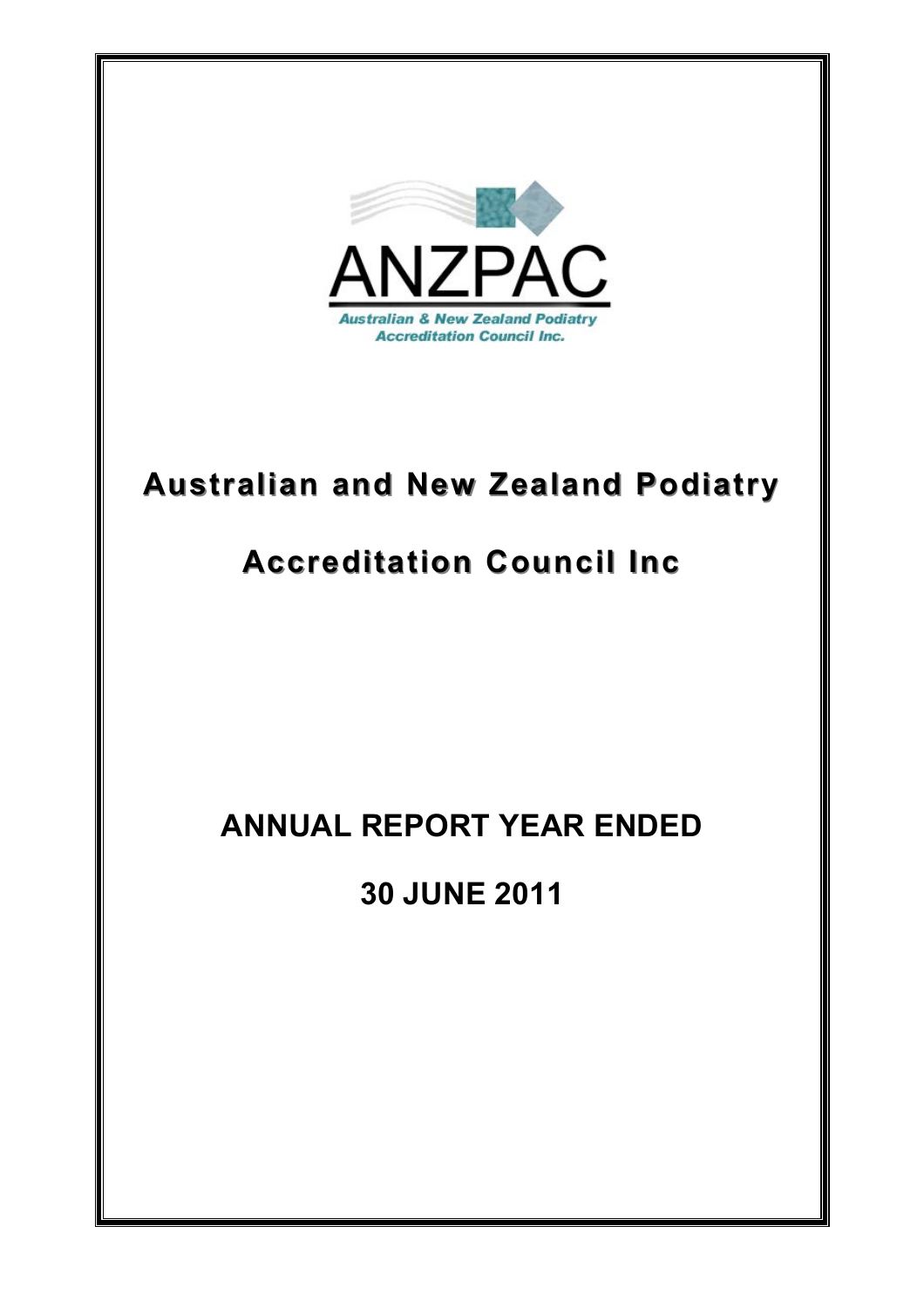

**Address:** Suite 3, 154 Fullarton Road ROSE PARK SA 5067

**Phone:** (08) 8431 5079 **Fax:** (08) 8333 1569 **Email:** admin@anzpac.org.au **Website:** www.anzpac.org.au **ABN:** 91 454 059 309

30 September 2011

To Member Organisations and Stakeholders

I have pleasure in presenting the Annual Report of the Australian and New Zealand Podiatry Accreditation Council Inc (ANZPAC) for the twelve (12) months ended 30 June 2011.

This period has been one of intense activity for ANZPAC as we have addressed our core functions -

- accrediting the Podiatry Courses offered in Australia and New Zealand
- assessing overseas qualifications for registration
- development of further standards for the profession and worked on ancillary projects
- assessment for competency to practice after a break from the profession
- recognition of Australian qualifications overseas

I wish to thank the Executive Officer and staff for the diligent and professional manner in which they have provided services and support to the Board. I would also like to acknowledge the Board itself, especially Deputy Chairperson Dr Adam Bird, committees and assessment teams for their hard work.

**Rolf Scharfbillig CHAIRPERSON**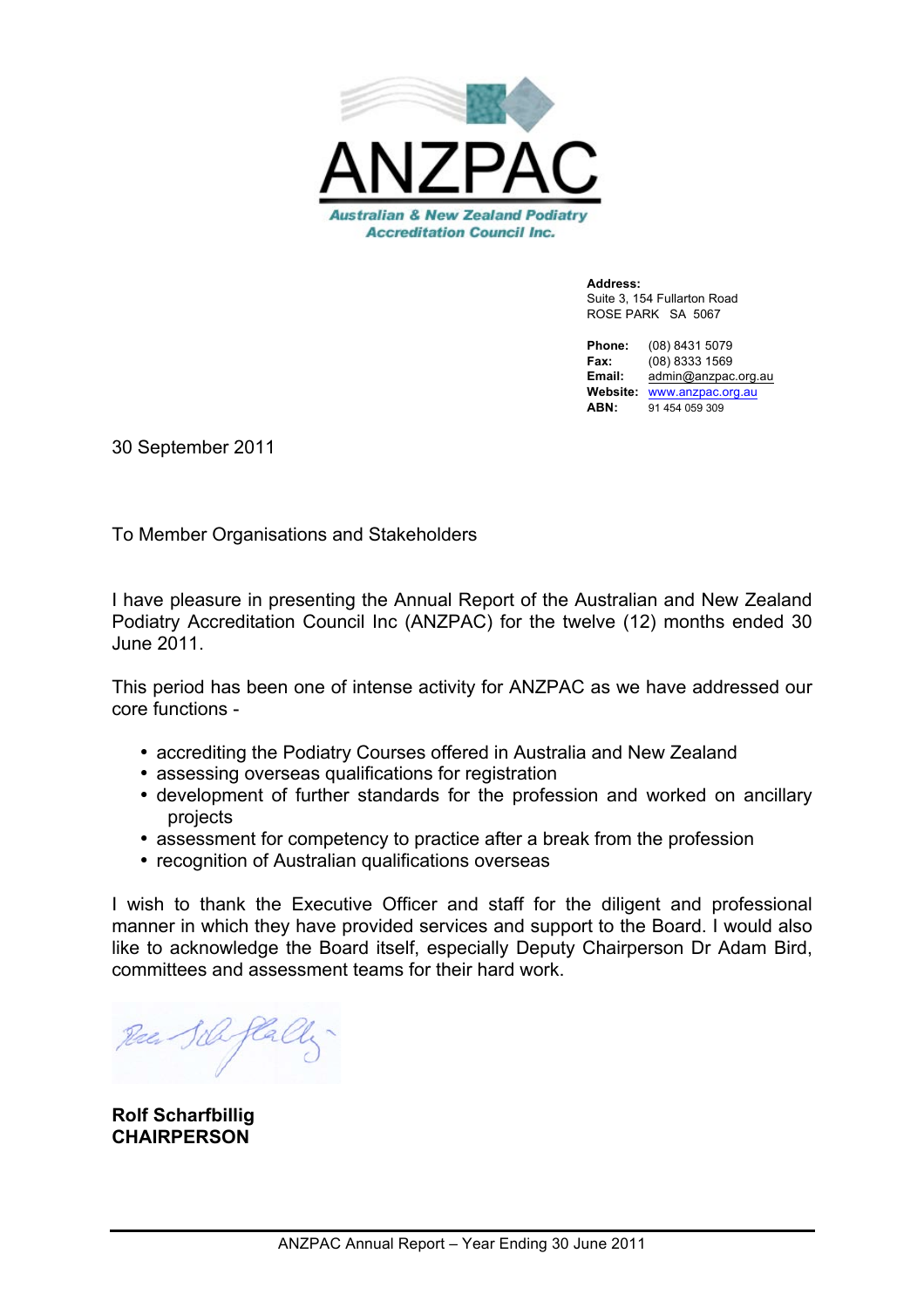## **TABLE OF CONTENTS**

## Page No

| 1  |                                                               |  |  |  |
|----|---------------------------------------------------------------|--|--|--|
| 2  |                                                               |  |  |  |
| 3  |                                                               |  |  |  |
| 4  |                                                               |  |  |  |
| 5  |                                                               |  |  |  |
| 6  |                                                               |  |  |  |
|    | a) Overseas Qualifications Assessment Committee (OQAC) 3      |  |  |  |
|    |                                                               |  |  |  |
|    |                                                               |  |  |  |
| 7  |                                                               |  |  |  |
| 8  |                                                               |  |  |  |
| 9  |                                                               |  |  |  |
| 10 |                                                               |  |  |  |
| 11 |                                                               |  |  |  |
|    |                                                               |  |  |  |
|    | b) List of Accredited Programs and Accreditation Timetable  7 |  |  |  |
|    | C)                                                            |  |  |  |
|    |                                                               |  |  |  |
| 12 |                                                               |  |  |  |
|    |                                                               |  |  |  |
|    |                                                               |  |  |  |
|    |                                                               |  |  |  |
|    |                                                               |  |  |  |
|    |                                                               |  |  |  |
| 13 |                                                               |  |  |  |
| 14 |                                                               |  |  |  |
| 15 |                                                               |  |  |  |
|    |                                                               |  |  |  |
|    |                                                               |  |  |  |
|    |                                                               |  |  |  |
| 16 |                                                               |  |  |  |
|    |                                                               |  |  |  |
|    |                                                               |  |  |  |
|    |                                                               |  |  |  |
|    |                                                               |  |  |  |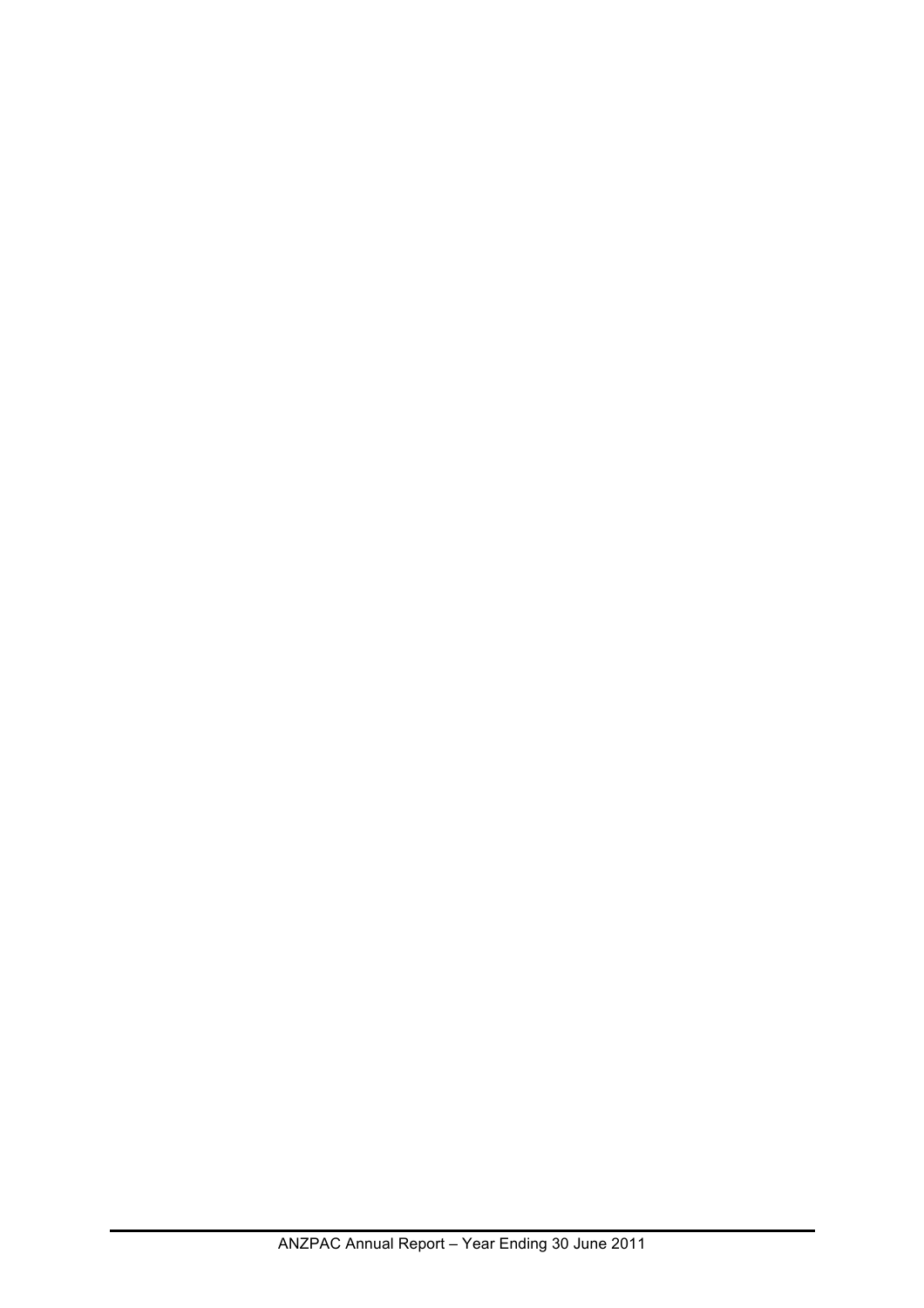## **1 CHARTER**

The Australian & New Zealand Podiatry Accreditation Council Inc (**"ANZPAC"**) was incorporated in South Australia on 16 April 2008.

ANZPAC is an independent body with membership comprising the Podiatry Board of Australia and the Podiatrists Board of New Zealand. The Board of Management comprises registered podiatrists (nominated by the Registration Boards), nominees from the professional associations (Australasian Podiatry Council and Podiatry New Zealand), nominees from the educational institutions offering podiatric programs and community representation.

The purpose of ANZPAC is to assess and accredit podiatric education programs that aim to graduate persons who are eligible for registration as a podiatrist and to assess the qualifications and skills of overseas trained podiatrists for skilled migration to Australia or suitability to practice in Australia and New Zealand.

In consideration of the Trans Tasman Mutual Recognition Agreement, the Constitution and processes of ANZPAC include stakeholder representation from New Zealand to ensure collaboration and uniformity.

ANZPAC has been assigned by the Ministerial Council the Accreditation functions for the Podiatry Board of Australia under the National Registration and Accreditation Scheme for Health Professions.

## **2 OBJECTS**

Consistent with its purpose, the objects of ANZPAC are to:

- a) Assess for the purpose of granting accreditation to, programs leading to eligibility for registration as a podiatrist.
- b) Advise and make recommendations to the Member Organisations relating to the accreditation status to be granted to a podiatric program.
- c) Advise and make recommendations to the Member Organisations and other relevant interest groups on matters concerning the registration of podiatrists.
- d) Develop, review and maintain accreditation standards and processes to assess podiatric entry-level programs.
- e) Develop and implement an overseas skills assessment process to ensure the knowledge, clinical skills and professional attributes of overseas trained podiatrists is of a comparable standard to registered podiatrists for skilled migration to Australia or practice as a podiatrist in Australia and New Zealand.
- f) Provide information and advice to Government relating to law and policy concerning the accreditation and competency requirements for the registration of podiatrists.
- g) Establish and maintain relationships with bodies or organisations having objects and functions in whole or in part similar to the objects and functions of ANZPAC.

The assets and income of ANZPAC shall only be applied solely in furtherance of the above mentioned objects and no portion shall be distributed directly or indirectly to the members of ANZPAC except as bone fide compensation for services rendered or expenses incurred on behalf of ANZPAC.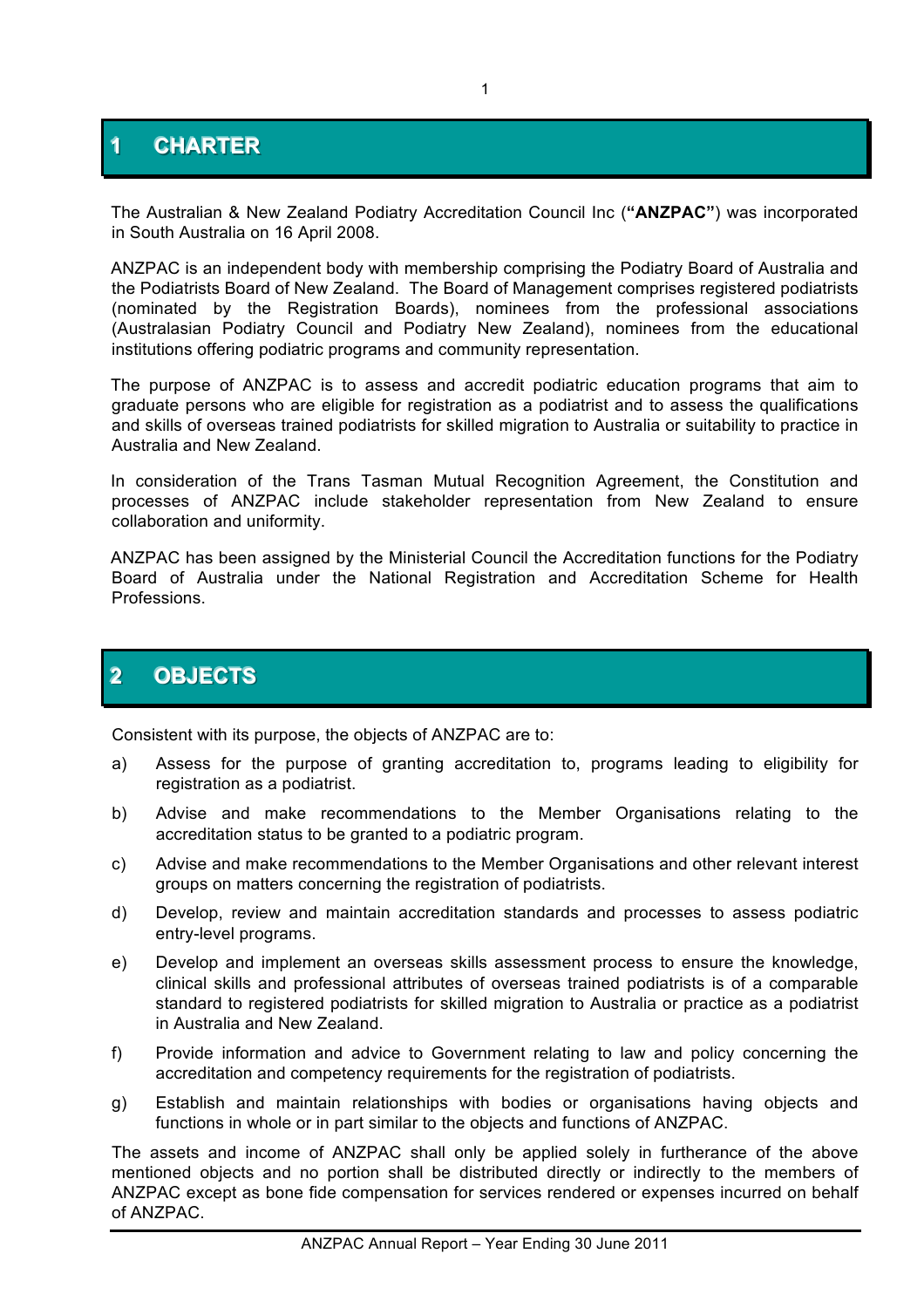## **3 CONSTITUTION AND RULES**

No changes were made to the Constitution and Rules during the year:

The Public Officer for ANZPAC is Mr Peter Martin J.P.

## **4 MEMBER ORGANISATIONS**

The following organisations are members of ANZPAC in accordance with Rule 6 of the Constitution:

the Podiatry Board of Australia www.podiatryboard.gov.au

the Podiatrists Board of New Zealand www.podiatristsboard.org.nz

The member organisations assist with the funding of ANZPAC.

## **5 BOARD OF MANAGEMENT**

As at 30 June 2011 the Board of Management consisted of Board members from the following organisations:

a) One registered podiatrist nominated by the Podiatry Board of Australia:

Dr Rolf Scharfbillig (Chairperson)

b) Two registered podiatrists employed to lecture in podiatric education programs nominated by tertiary institutions offering podiatric education programs in Australia and/or New Zealand:

Dr Adam Bird La Trobe University Victoria (Deputy Chairperson) Mr Matthew Carroll AUT University Auckland NZ

c) One registered podiatrist nominee:

Mr David McKay

- d) One registered podiatrist nominated by the Podiatrists Board of New Zealand: Ms Michele Garrett
- e) One registered podiatrist nominated by Podiatry New Zealand:

Ms Alexandra Noble-Beasley (Treasurer)

f) One registered podiatrist nominated by Australasian Podiatry Council:

Mr Trent Johnston

g) Two persons as consumer representatives:

Ms Joan Russell Ms Fiona Oliver

Appointments are from 1 July 2010 for a period of 3 years.

Each member of the Board of Management has equal voting rights.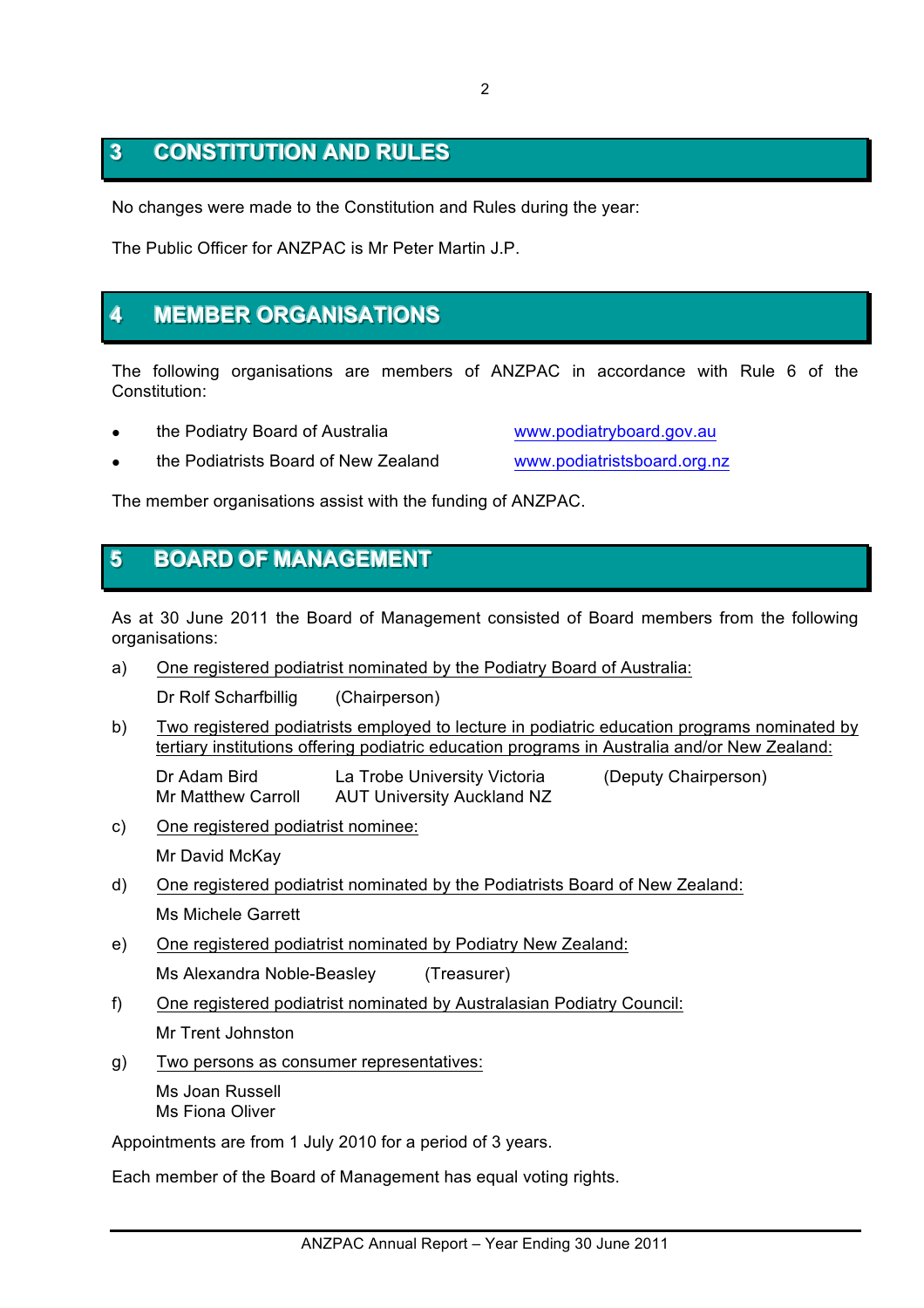## **6 COMMITTEES**

## **a) Overseas Qualifications Assessment Committee (OQAC)**

The Terms of Reference and structure are as follows:

i) Key Function

To oversee and conduct assessments of an overseas persons qualifications and skills for skilled migration to Australia and/or practice in Australia and New Zealand.

ii) Membership Structure

*At least two members from the ANZPAC Board of Management, which should include the Chair or Deputy Chair of ANZPAC (not both).*

Dr Adam Bird (Chairperson) Dr Paul Tinley

*At least two academics who are Program Directors (or equivalent) of institutions offering podiatric education programs.*

Ms Belinda Ihaka (NZ) Ms Verona Du Toit

*At least one registered podiatrist who is a current practitioner with a breadth of practice experience.*

Ms Carol Mioduchowski

*At least one community representative.*

Dr Susanne Owen

At least 50% of appointments must be registered podiatrists and one person must be from New Zealand.

- iii) Role
	- 1) To carry out the functions referred to in the Key Functions.
	- 2) To recommend to the Board of Management of ANZPAC the most appropriate method of assessment to ensure the qualifications and skills of overseas trained podiatrists is of a comparable standard to registered podiatrists in Australia and New Zealand.
	- 3) To undertake a review of the assessment criteria on an annual basis or as required and provide the Board of Management of ANZPAC with any recommendations for amendments.
	- 4) To manage the relevant appeals process.
	- 5) Report to the Board of Management of ANZPAC at every AGM.
	- 6) To manage and conduct the business affairs of the OQAC.
	- 7) To review the relevant schedule of fees for the evaluation process and make appropriate recommendations to the Board of Management of ANZPAC for variations.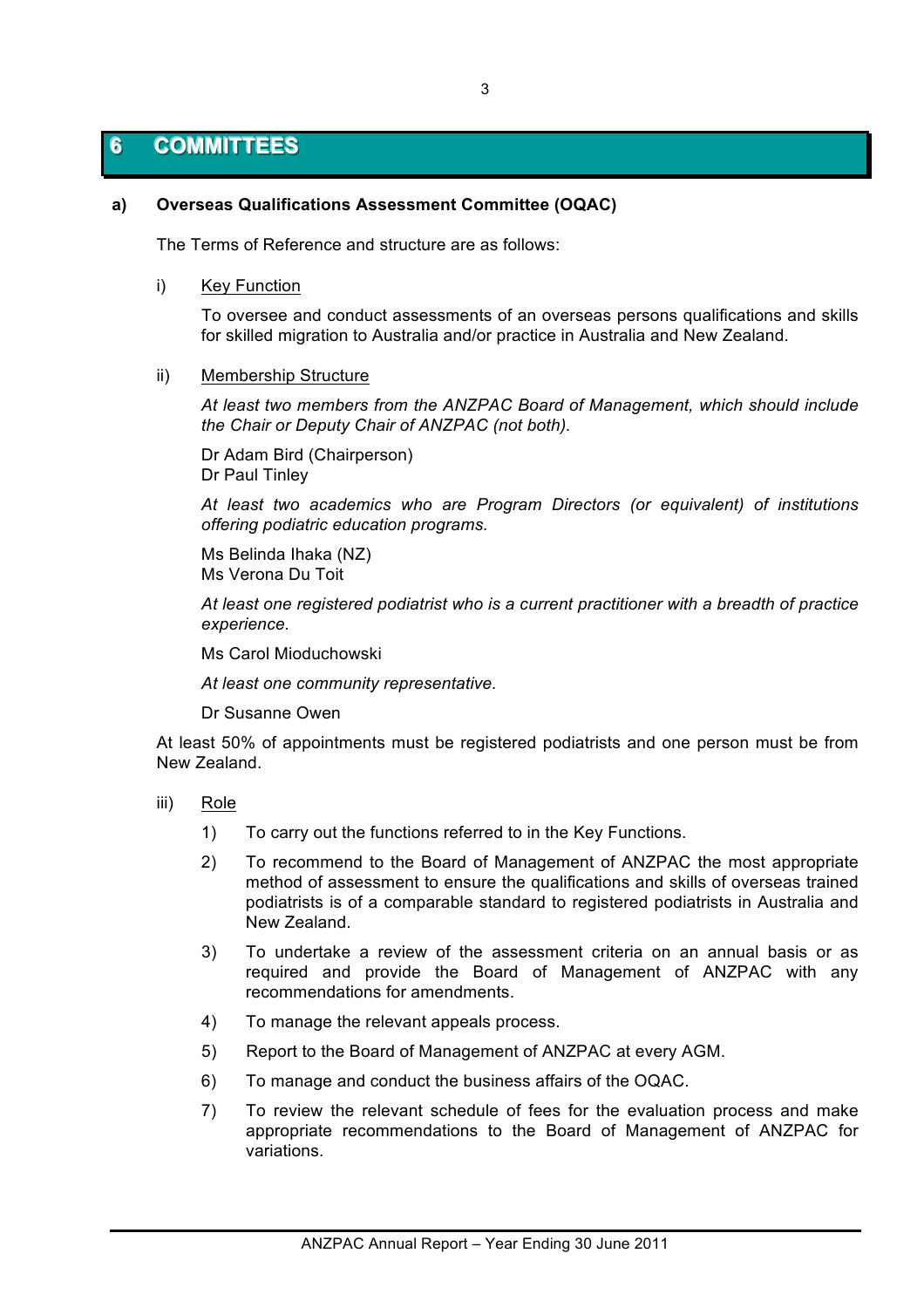### **b) Accreditation Committee**

The Terms of Reference and structure are as follows:

#### i) Key Function

To make recommendations to ANZPAC on matters concerning the accreditation of entry level education of podiatrists.

#### ii) Membership Structure

*At least two members from the ANZPAC Board of Management which should include the Chair or Deputy Chair of ANZPAC (not both).*

Dr Rolf Scharfbillig (Chairperson) Dr Mark Gilheany

*At least two academics who are Program Directors (or equivalent) of institutions offering podiatric education programs. One from Australia and one from New Zealand.*

Dr Alan Bryant Mr Matthew Carroll (NZ)

*At least one registered podiatrist who is a current practitioner with a breadth of practice experience.*

Mr Bernard Comerford

*At least one community representative.*

Ms Joan Russell

At least 50% of appointments must be registered podiatrists.

iii) Role

The "Accreditation Standards and Procedures for Podiatry Programs for Australia and New Zealand" document will guide the Committee.

1) To assess and recommend to the ANZPAC Board of Management podiatric undergraduate and post-graduate courses in Australia (and New Zealand if applicable) which aim to prepare individuals for registration as a podiatrist.

2) To recommend to the ANZPAC Board of Management how to implement processes for the accreditation of podiatry programs.

3) To recommend to the ANZPAC Board of Management any changes required to the document "Accreditation Standards and Procedures for Podiatry Programs for Australia and New Zealand".

- 4) To appoint appropriate Assessment Teams.
- 5) To manage and prepare timetables for the Assessment Teams.
- 6) To manage and conduct the business affairs of the Accreditation Committee.
- 7) To manage the appeals process.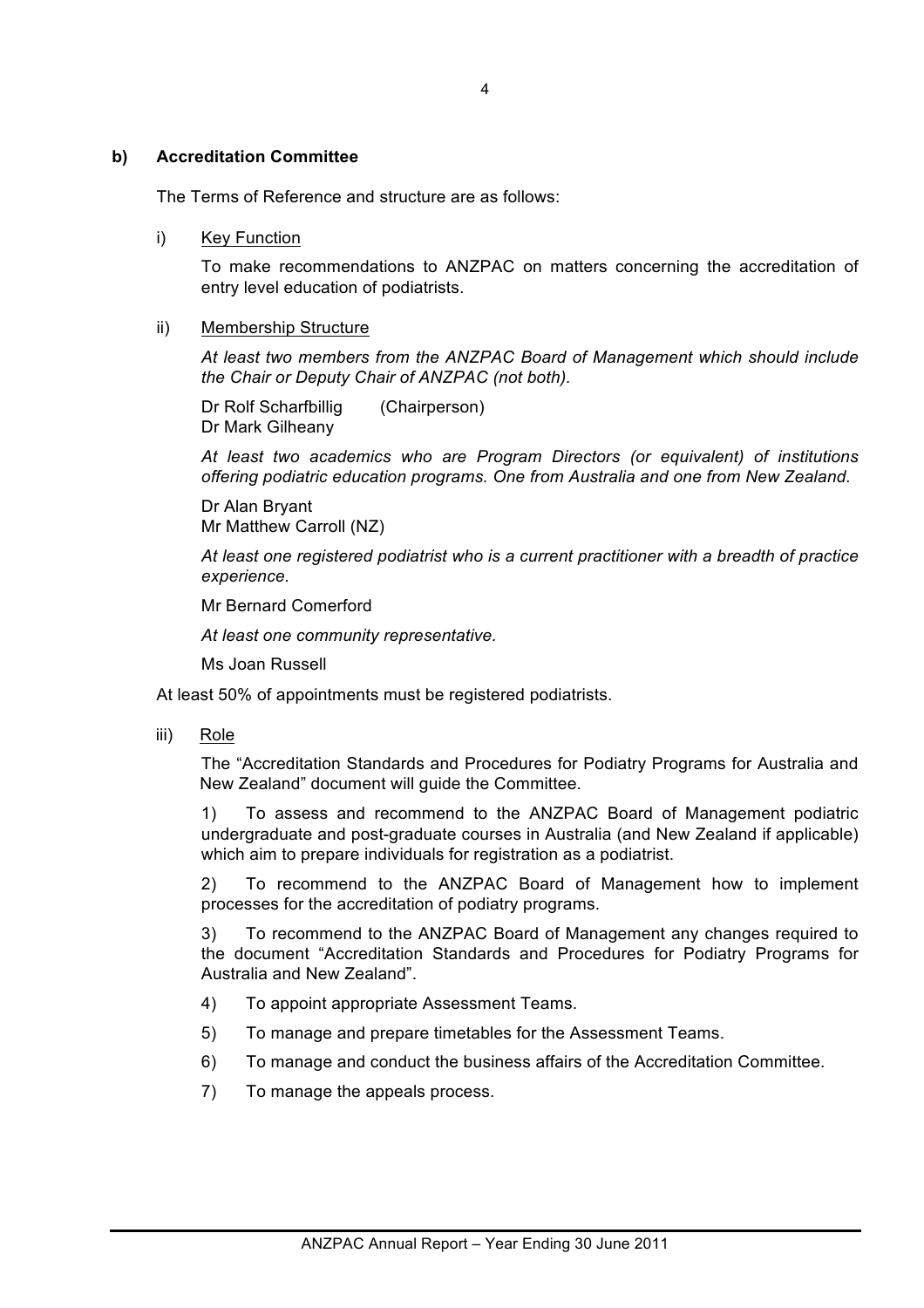### **c) Executive Committee**

As at 30 June 2011 the Executive Committee comprised:

- Dr Rolf Scharfbillig Chairperson
- Dr Adam Bird Deputy Chairperson ! Ms Alexandra Noble-Beasley Treasurer

The Executive Committee conducts the business of ANZPAC between meetings of ANZPAC as directed by the Board of Management. The Board of Management may confer upon the Executive Committee any of the powers exercisable by the Board of Management.

## **7 BOARD AND COMMITTEE MEETINGS**

### **a) Board of Management**

The Board of Management held **three (3)** meetings during the year:

| 26 August 2010  | Teleconference |
|-----------------|----------------|
| 29 October 2010 | Adelaide, SA   |
| 24 March 2011   | Brisbane, Qld  |

## **b) Accreditation Committee**

The Accreditation Committee held **three (3)** meetings during the year:

| 28 October 2010  | Adelaide, SA   |
|------------------|----------------|
| 15 December 2010 | Teleconference |
| 4 February 2011  | Teleconference |

## **c) Overseas Qualifications Assessment Committee (OQAC)**

The Board of Management held **one (1)** meeting during the year:

28 October 2010 Adelaide, SA

## **8 ADMINISTRATION**

The Council has entered into an agreement with a consultant to provide all Executive, administrative and financial services to the Council and its Committees.

The following persons provide these services:

- Peter Martin, JP Executive Officer/Consultant
- ! Trisha Bird Executive Assistant

Office hours are from Monday to Friday, 9:00 am to 4:00 pm. The office is located at Suite 3, 154 Fullarton Road, Rose Park, South Australia.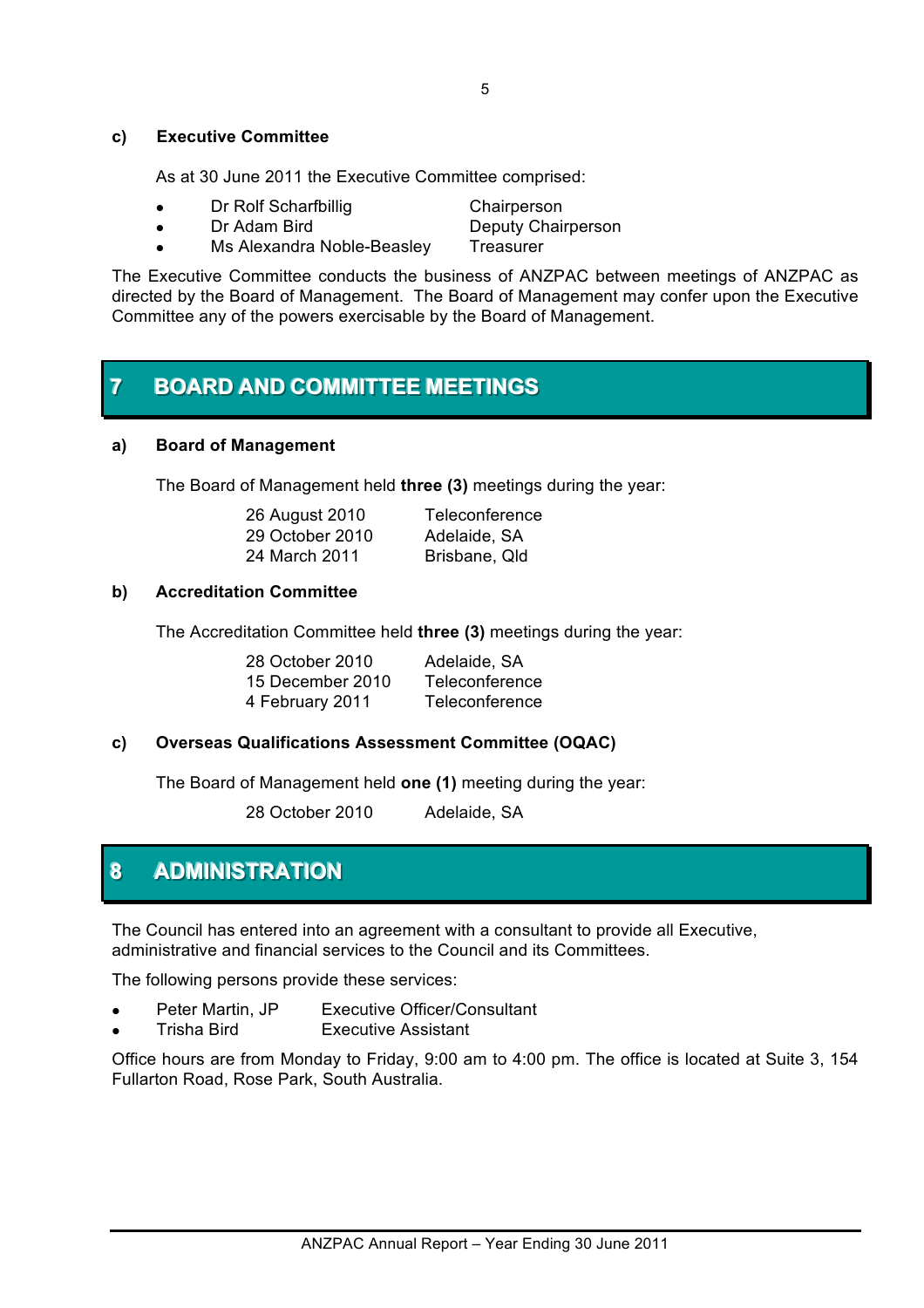## **9 WEBSITE**

The Council has established a comprehensive website at the address *www.anzpac.org.au*.

The website contains information about:

- ! ANZPAC, the Board of Management and Standing Committees
- Podiatry in Australia and New Zealand
- ! Course Accreditation
- ! Overseas Assessment
- ! Competency Assessment
- Various publications and policies

Any person who does not have access to the internet can contact the office of the Council to obtain these documents.

The website is updated regularly and has many links to associated web sites nationally and internationally.

## **10 PUBLICATIONS / POLICIES**

The following publications / documents appear on the Council's website:

- ! Public Releases and Consultation Papers
- ANZPAC Constitution and Rules Revised May 2010
- ! ANZPAC Accreditation Standards & Procedures for Podiatry Programs for Australia & New Zealand - August 2009
- ! ANZPAC Podiatry Competency Standards for Australia and New Zealand August 2009
- ! WHO/WFME Guidelines for Accreditation of Basic Medical Education Geneva 2005
- ! Professions Australia Standards for Professional Accreditation Processes June 2008
- ! ANZPAC Handbook for Assessment Teams November 2009
- ! ANZPAC University Guidelines for Completion of Self-Evaluation Report June 2010
- ! Podiatry Specialisations Education and Training Accreditation Standards Project 2010
- ! ANZPAC Accredited Podiatry Programs and Accreditation Timetable
- ! Annual Reports since 2009
- Strategic Plan 2009/2010
- ANZPAC Privacy Policy August 2009
- Stage 1 Desktop Assessment Application Form
- ! Stage 2 Practical Assessment Application to sit the Examination
- ! Assessment of Qualifications & Skills in Podiatry for Migration Purposes March 2010
- Candidate Information Handbook for Stage 2 Practical Assessment
- ! Competency Assessment Application to sit the Examination
- ! Competency Assessment Candidate Information Handbook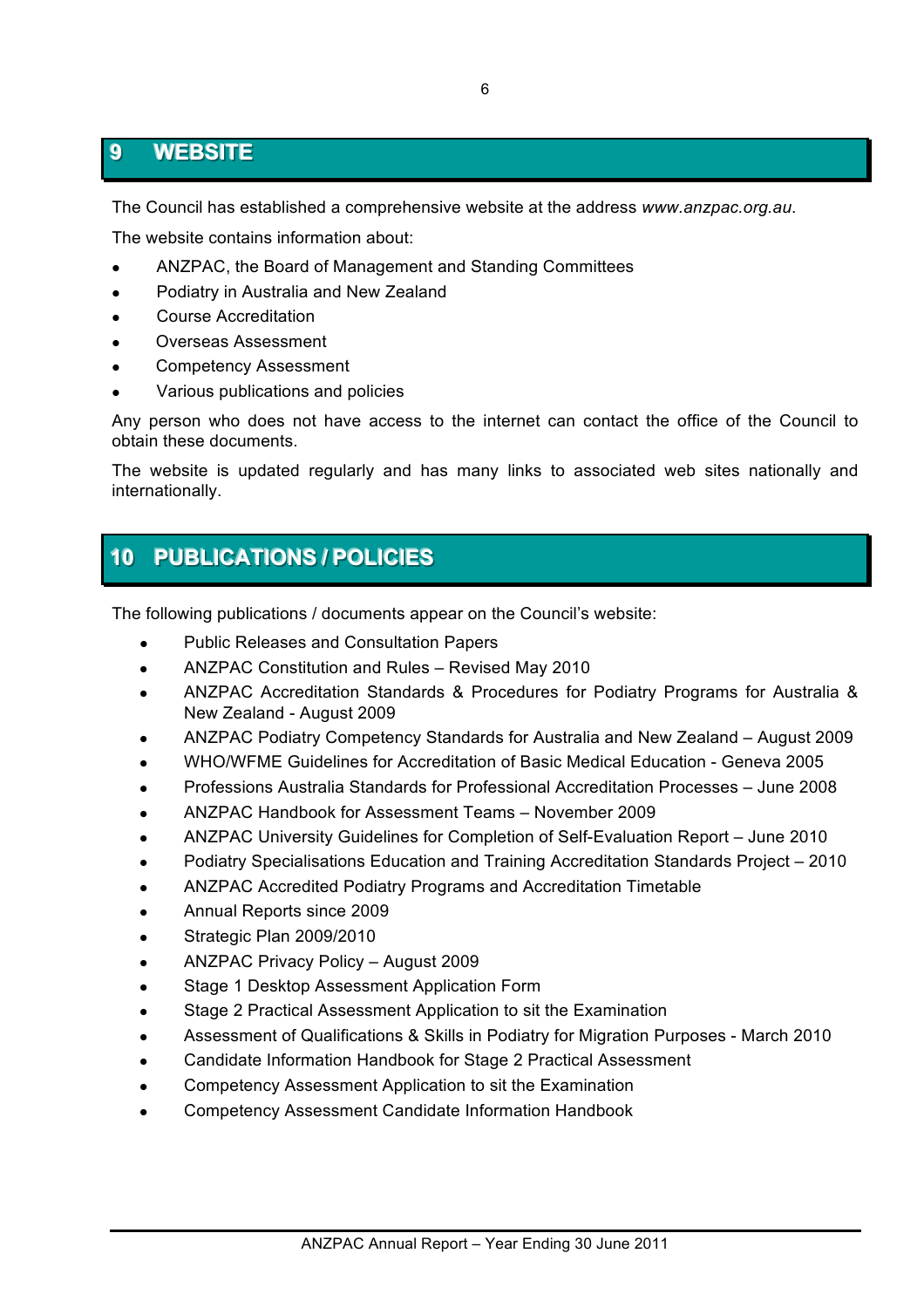The following publications / guidelines are internal documents:

- ! ANZPAC Assessment Tool for Accreditation Team Members
- ! Guidelines on Confidentiality and Conflict of Interest
- **.** Remuneration Policy
- ! Overseas Applicants Assessors manual for Stage 2 Practical Assessment April 2010
- ! OQAC Internal Operations Manual April 2010
- ! Risk Management Policy February 2010

## **11 ACCREDITATION OF PODIATRY PROGRAMS IN AUSTRALIA AND NEW ZEALAND**

## **a) Introduction**

An important responsibility of the Australian and New Zealand Podiatry Accreditation Council is to ensure that registered podiatrists have the knowledge, skills and attitudes necessary for the safe and competent practice of podiatry.

As part of discharging this responsibility ANZPAC must satisfy itself that the entry-level qualifications in podiatry recognised for the purpose of registration provide appropriate education and training in podiatry. This is done by a process of accreditation.

Accreditation of podiatric courses provides the community, government, the profession and students assurance that graduates of accredited podiatric courses are competent for the independent practice of podiatry and are responsive to the health needs of an evolving community.

While ANZPAC must inquire into podiatric courses to establish that the standards of education and training are acceptable, those inquiries and the processes of accreditation should not stifle diversity and innovation in education nor challenge the independence of Institutions.

For this reason the approach taken in ANZPAC's accreditation procedures is to require the Institutions seeking recognition of a podiatric course for the purpose of registration to show that their course meets defined standards that collectively give assurance that graduates of the course are competent. ANZPAC outlines the standards it expects podiatric courses to achieve in order for a course to be accredited. The standards set out the principles, Institutional processes, settings and resources that ANZPAC regards as requirements for successful entry level podiatric education. It is the responsibility of individual Institutions to develop and implement a curriculum that will enable students to attain the desirable attributes of podiatric graduates.

## **b) Accredited Podiatry Programs in Australia and New Zealand and Accreditation Timetable**

In Australia *The Health Practitioner Regulation National Law Act* (National Law) as in force in each state and territory requires that a course is both accredited by ANZPAC and subsequently approved by the Podiatry Board of Australia before it can be accepted as a qualification suitable for the purpose of registration as a podiatrist. Similarly ANZPAC reports to the Podiatrists Board of New Zealand on the accreditation of podiatry programs in New Zealand.

*Accreditation* refers to the process of independent assessment by ANZPAC to determine if a podiatry course and the education provider which offers the course meet the ANZPAC 2009 - Accreditation Standards and Procedures for Podiatry Programs for Australia and New Zealand.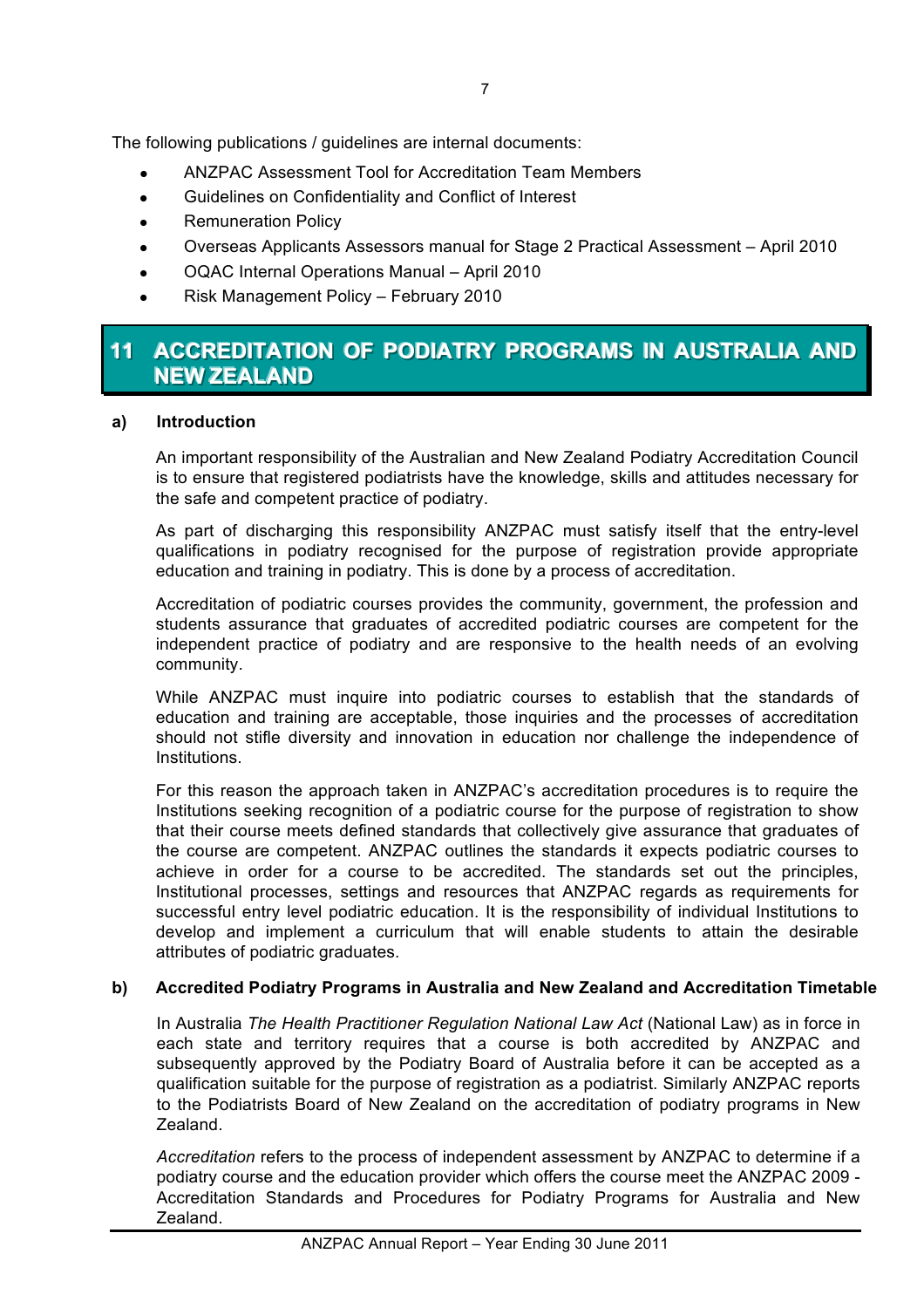| University/<br><b>Campus</b>                                                                                   | <b>Podiatry Program</b>               | Length of<br>Program    | Type of<br><b>Accreditation</b> | <b>SER Assessed &amp;</b><br>site visit Due by | <b>Next SER</b><br>Due by |
|----------------------------------------------------------------------------------------------------------------|---------------------------------------|-------------------------|---------------------------------|------------------------------------------------|---------------------------|
| University of Western<br>Sydney - School of<br><b>Biomedical &amp; Health</b>                                  | B H Sc (Pass & Hons) /<br>M Pod Med   | 4 years                 | Initial                         | Being undertaken                               |                           |
| Sciences - Campbelltown<br>Campus                                                                              | M Pod Med                             | 2 years<br>(grad entry) | Initial                         | Being undertaken                               |                           |
| University of South<br>Australia - School of<br>Health Sciences - City<br>East Campus                          | B Pod (Pass & Hons)                   | 4 years                 | Full<br>(PBA approved)          | 31/05/2016                                     | 30/11/2015                |
| University of Western<br>Australia - Faculty of<br>Medicine, Dentistry and<br><b>Health Sciences - Crawley</b> | B Pod Med (Pass & Hons)<br><b>DPM</b> | 4 years                 | Full                            | 31/07/2016                                     | 31/01/2016                |
| Campus                                                                                                         |                                       | 5 years                 |                                 | 30/09/2012                                     | 30/06/2012                |
| LaTrobe University -<br>Faculty of Health Sciences<br>- Bendigo campus                                         | B H Sc(Pass & Hons) /<br>M Pod Prac   | 4 years                 |                                 | Being undertaken                               |                           |
|                                                                                                                | M Pod Prac                            | 2 years<br>(grad entry) |                                 | Being undertaken                               |                           |
| <b>Bundoora Campus</b>                                                                                         | B Pod (Pass & Hons)                   | 4 years                 |                                 | Being undertaken                               |                           |
| <b>Central Queensland</b><br>University (CQU) - Dept<br>health and Human<br>Services - Rockhampton<br>Campus   | B Pod (Pass & Hons)                   | 4 years                 |                                 | 31/03/2012                                     | 31/09/2011                |
| University of Newcastle -<br>School of Health Sciences<br>- Central Coast (Ourimbah)<br>Campus                 | <b>B</b> Pod                          | 3 years                 |                                 | Being undertaken                               |                           |
| Charles Sturt University -<br>Albury-Wodonga Campus                                                            | B Pod (Pass & Hons)                   | 4 years                 |                                 | 31/05/2012                                     | 30/11/2011                |
| Auckland University of<br>Technology - Health<br>Sciences - North Shore<br>Campus                              | B H Sc (Pod)                          | 3 years                 |                                 | 30/11/2012                                     | 31/05/2012                |
| Queensland University of<br>Technology - School of<br>Public Health - Brisbane<br>Campus                       | B H Sc (Pod)                          | 4 years                 |                                 | 31/05/2013                                     | 30/11/2012                |

Note

- 1. SER is a comprehensive self-evaluation report from the University of how the course meets the Accreditation and Competency Standards and must be made electronically or on disc available to ANZPAC
- 2. ANZPAC recommends accredited programs of study to the Podiatry Board of Australia (PBA) and Podiatrists Board of New Zealand (PBNZ) for approval of the qualifications as suitable for the purpose of registration as a Podiatrist.
- 3. "Due by" is the deadline but can mean earlier by negotiation.
- 4. Universities are required to report annually to ANZPAC of any changes to the Podiatry program and progress toward any recommendations made
- 5. The Assessment Teams are required to provide a report to the Accreditation Committee within 2 months after the site visit.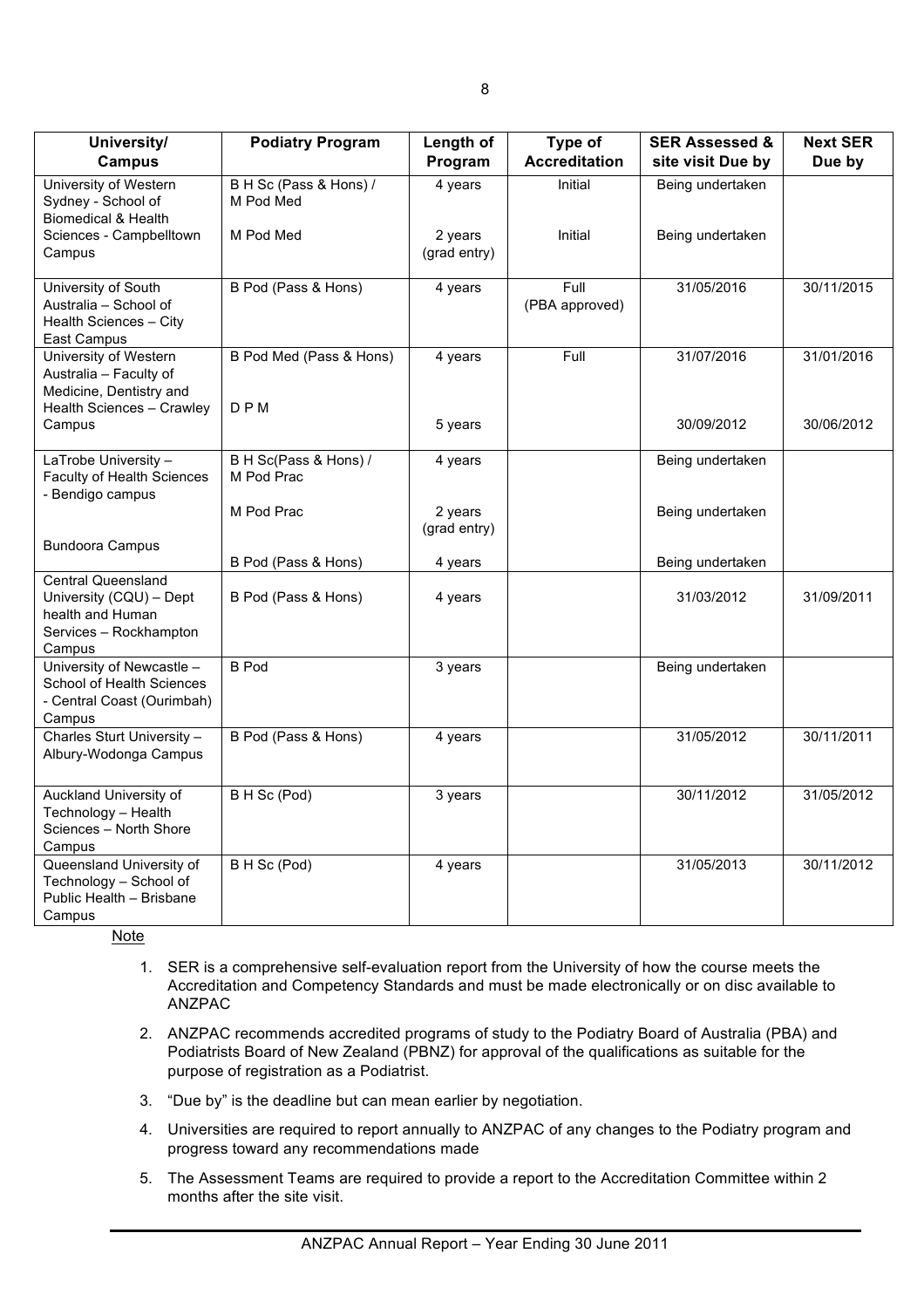### **c) Fees and Charges**

The University / Podiatry Schools are usually charged the professional fees and expenses of the Assessment Team members in accordance with the Remuneration policy of ANZPAC. This fee is normally between \$25,000 - \$35,000 depending on the type of accreditation and number of podiatry programs to be accredited.

The ANZPAC Secretariat will issue an invoice to the Universities upon receipt of the final report of the Assessment Team. Payment is due before ANZPAC makes a decision on accreditation.

### **d) Appeals Process**

ANZPAC has in place a process of internal review of accreditation decisions. There are two types of review – a Review of Process or a Review of Decision.

An application for a Review of Process would be lodged if a university believed there was evidence that the manner in which the accreditation process was conducted was procedurally unfair. The Review of Process is limited to review of the procedures related to the accreditation process of the program and may include consideration of matters such as the sequence and timing of the accreditation process, the process of review and evaluation of documentation and the conduct of the site visit.

An application for Review of Decision would be lodged if a university believed there was evidence that the decision of the ANZPAC Board of Management was unjustified or patently unreasonable in the circumstances. The onus is on the university to prove that the decision was not supported by substantial evidence on the record or that the decision was made on capricious or arbitrary grounds and not the application of objective standards.

The university applying for a Review of Process of or Review of Decision will be required to pay for the cost of the review. The fee will be refunded in full if the outcome of the review is in favour of the university.

An application for a Review must be lodged in writing within 30 days from the date of the letter advising the university of the decision made by the Board of Management. The application must set out the precise grounds for the request and include the necessary evidence.

Upon receipt of an application for a Review, a Review Panel will be nominated by the Accreditation Committee and ratified by ANZPAC. The University may only object to the nominations on the grounds of bias.

The Review Panel shall comprise –

- One Head of a School of Podiatry
- One senior academic of another School of Podiatry
- One person with experience in the practice of podiatry.

The people selected for the review Panel must not have been involved in the accreditation of the program that is the subject of the review, in accordance with procedural fairness. The Review Panel shall be provided with a complete record of the accreditation process of the program including submissions by the university, all correspondence and the accreditation reports.

Although the Panel will predominately make its decision based on documentary material, it has the discretion to make any such inquiries as it feels necessary, to review the decision before coming to its conclusions.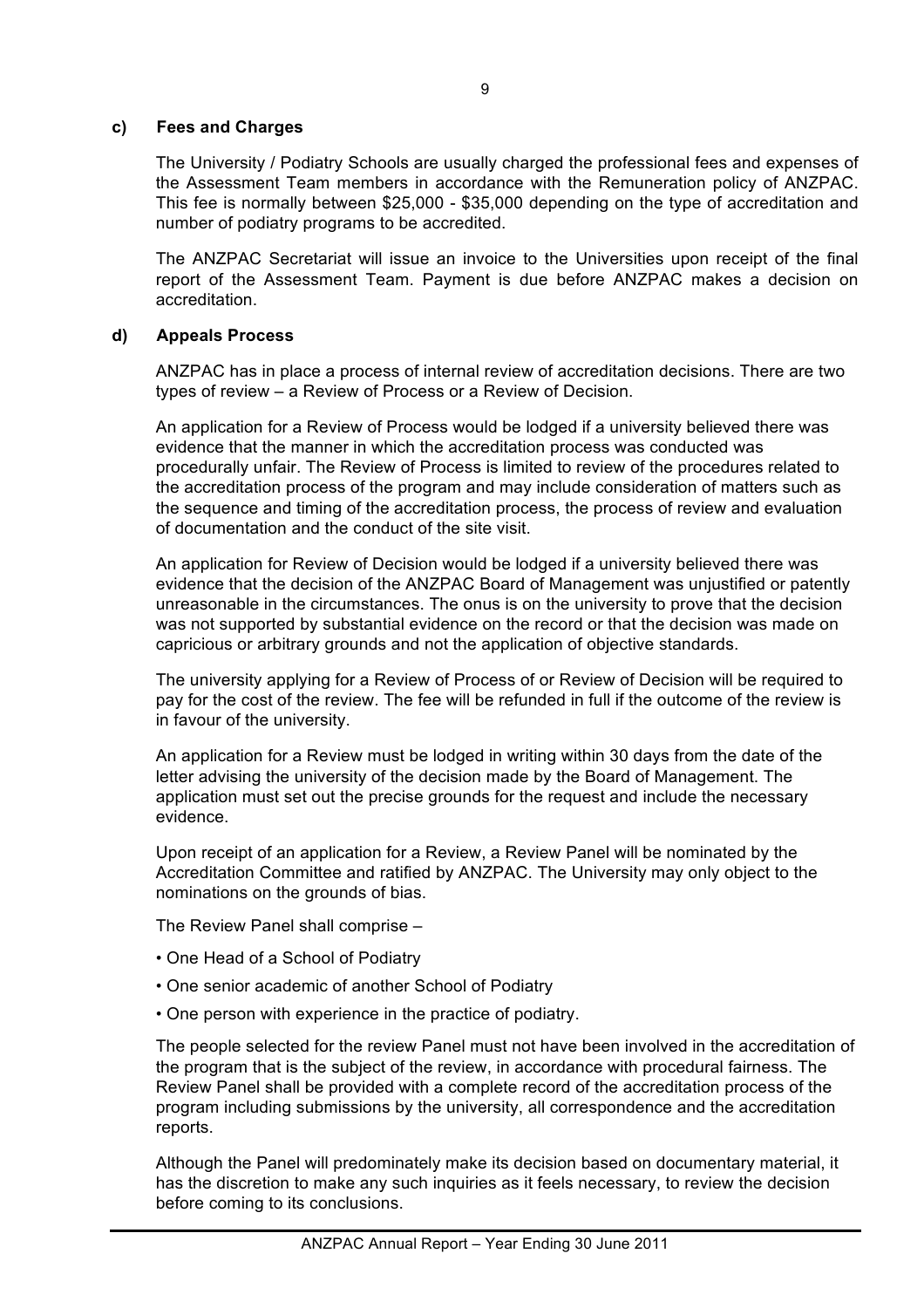The outcome of the review by the Panel will be conveyed in writing within 90 days of their appointment to the Executive Officer of ANZPAC and will include the reasons for the outcome.

The University will be given opportunity to respond to any issues raised in the report before ANZPAC makes a final decision on accreditation status.

## **12 ASSESSMENT OF OVERSEAS QUALIFICATIONS AND SKILLS IN PODIATRY**

### **a) Skilled Migration to Australia**

From 1 July 2010 the Australian and New Zealand Podiatry Accreditation Council (ANZPAC) has been specified by the Minister for Immigration and Citizenship in accordance with the *Migration Regulations 1994* as the assessing authority for the occupation Podiatrist (ANZSCO Code 252611)

Individuals who wish to apply for migration to Australia under the occupation Podiatrist under the General Skilled Migration program must gain a migration skills assessment from ANZPAC by completing the ANZPAC overseas assessment process, whether they have qualifications gained overseas or in Australia.

ANZPAC will assess a person's skills as "suitable" or "not suitable" for the occupation of podiatry against the criteria it has established.

The skills assessment must be included with any visa application to the Department of Immigration and Citizenship (DIAC). Applicants should keep an original or certified copy of their skills assessment and all other relevant documentation for their own records.

*A skills assessment remains valid for three (3) years from the date of issue.*

Successfully migrating to Australia as a podiatrist is no guarantee of registration or employment in Australia. Requirements additional to those for migration may need to be met to become registered with the Podiatry Board of Australia.

The assessment process has two (2) stages which are administered by the Overseas Qualifications Assessment Committee (OQAC) of ANZPAC.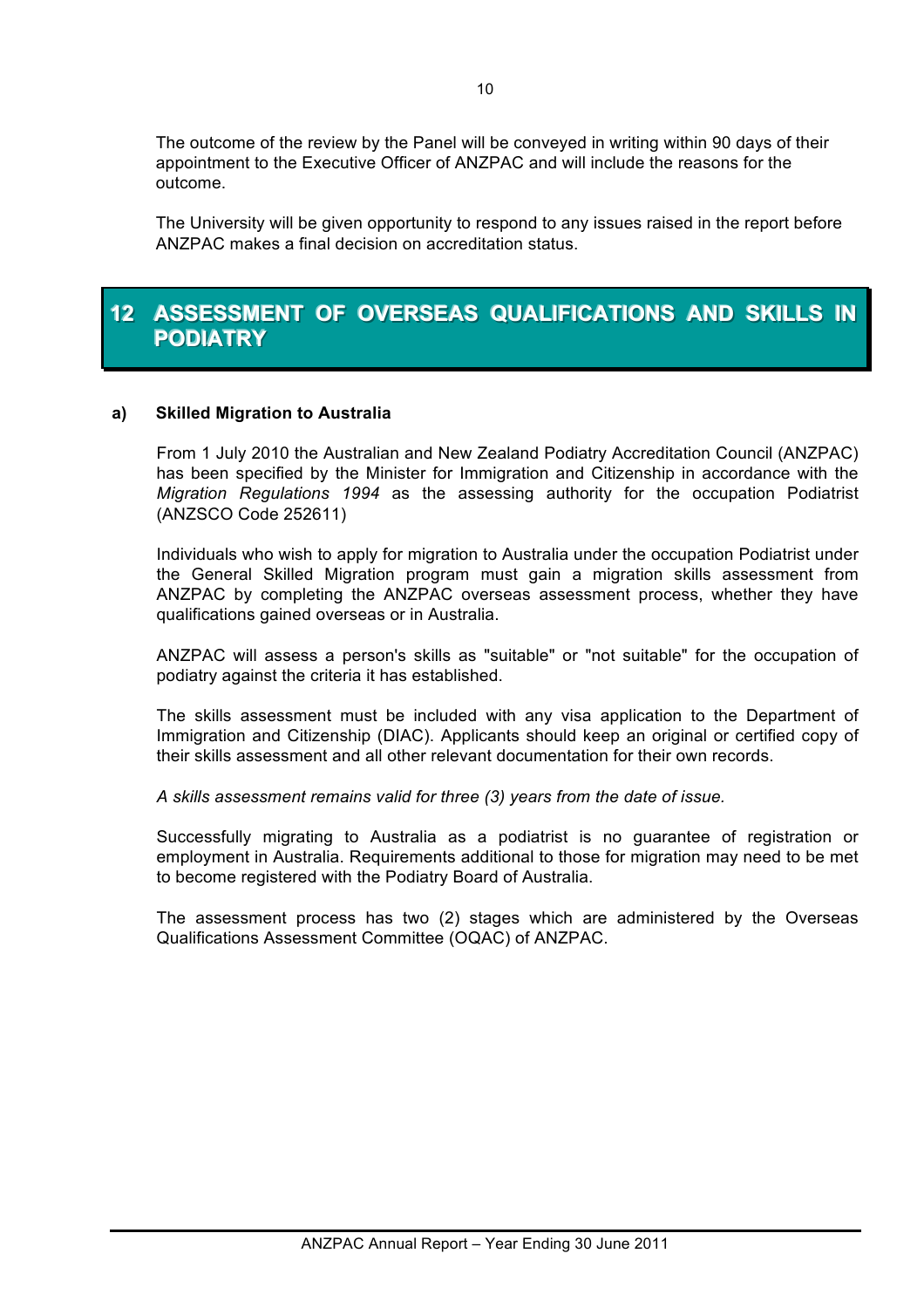### i) Stage 1 Desk Top Assessment

The Stage 1 Desktop Assessment is a paper-based assessment of applicants' qualifications and skills against ANZPAC's eligibility criteria. Applicants who meet all eligibility criteria of the Stage 1 Desktop Assessment appropriate to their circumstances will be assessed as suitable for migration. Applicants who are not assessed as suitable for migration at the conclusion of the Stage 1 Desktop Assessment can, in some circumstances, advance to the Stage 2 Practical Assessment.

#### Modified Assessment

Persons should apply for a Modified Assessment if they either:

- hold current registration as a podiatrist in Australia, regardless of country of training; *or*
- completed an ANZPAC-accredited program within the two years prior to applying for a migration skills assessment.

To be assessed as suitable for migration, Modified Assessment applicants must demonstrate that they:

- are currently registered as a podiatrist in Australia; *or*
- completed an ANZPAC-accredited program within the two years prior to the date of their application to ANZPAC; *and*
- are currently registered or eligible for registration as a podiatrist in Australia.

#### Full Assessment

Persons should apply for a Full Assessment if they:

- are **not** currently registered as a podiatrist in Australia; *or*
- did **not** complete an ANZPAC-accredited program within the two years prior to applying for a migration skills assessment.

To be assessed as suitable for migration, Full Assessment applicants must demonstrate that they:

- are registered and in good standing as a podiatrist with the relevant authority, or otherwise officially recognised as a podiatrist, in the country in which they are currently practising;
- hold a podiatry qualification that is comparable to an ANZPAC accredited entry level podiatry program in Australia in terms of :
	- o the educational level being comparable to an Australian Bachelor Degree or higher;
	- $\circ$  the duration being a minimum of six semesters full- time equivalent study for an undergraduate program, with prior studies taken into consideration for a graduate entry program;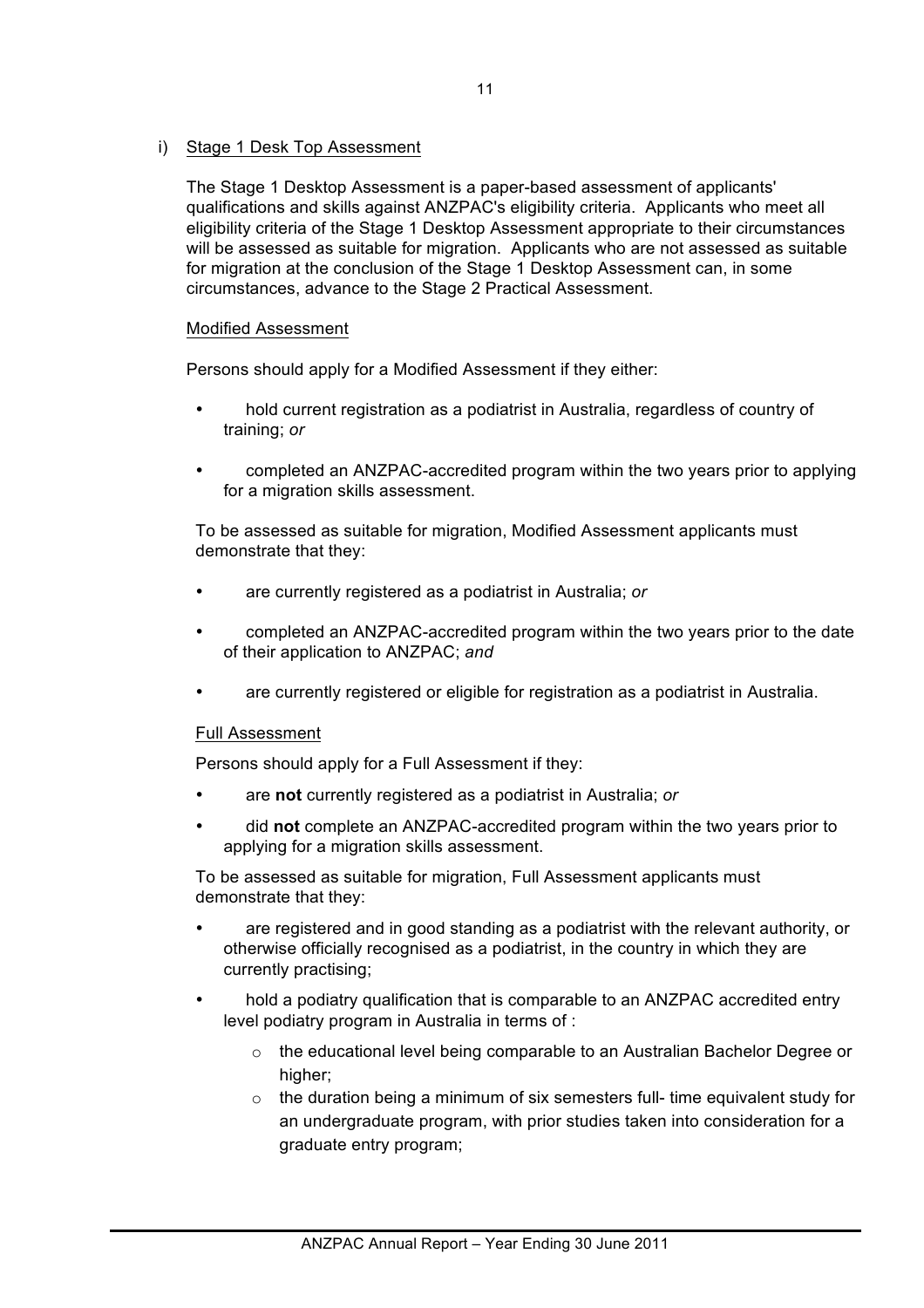- $\circ$  supervised clinical practice within the course curriculum including a range of placements and patient situations to develop relevant skills, competencies and show evidence of application of theory to practice;
- o the course curriculum including clinical, behavioural and basic sciences, and relevant and sufficiently-detailed theoretical and practical content;
- $\circ$  the course curriculum including research and scholarly activity to build evidence-based practices, and develop student skills and responsibility for lifelong learning;
- have practised as a competent professional podiatrist within the last three years; and
- have the required English language skills, as demonstrated by:
	- o achieving an overall pass with grades of A or B only in each of the four sub-tests in the Occupational English Test (OET); *or*
	- $\circ$  achieving a minimum score of seven (7) in each of the four modules (listening, reading, writing and speaking) in the International English Language Testing System (IELTS) test (Academic version); *or*
	- o completing secondary school education *and* a podiatry qualification in English in one of the following countries:
		- Australia:
		- Canada:
		- New Zealand:
		- Republic of Ireland;
		- South Africa:
		- United Kingdom;
		- United States of America.

If Full Assessment applicants are assessed as meeting all criteria but the competent professional practice criterion, they will be offered the opportunity to sit the Stage 2 Practical Assessment. If they do not meet the registration, qualification or English language skills criteria, they will be assessed as not suitable for migration.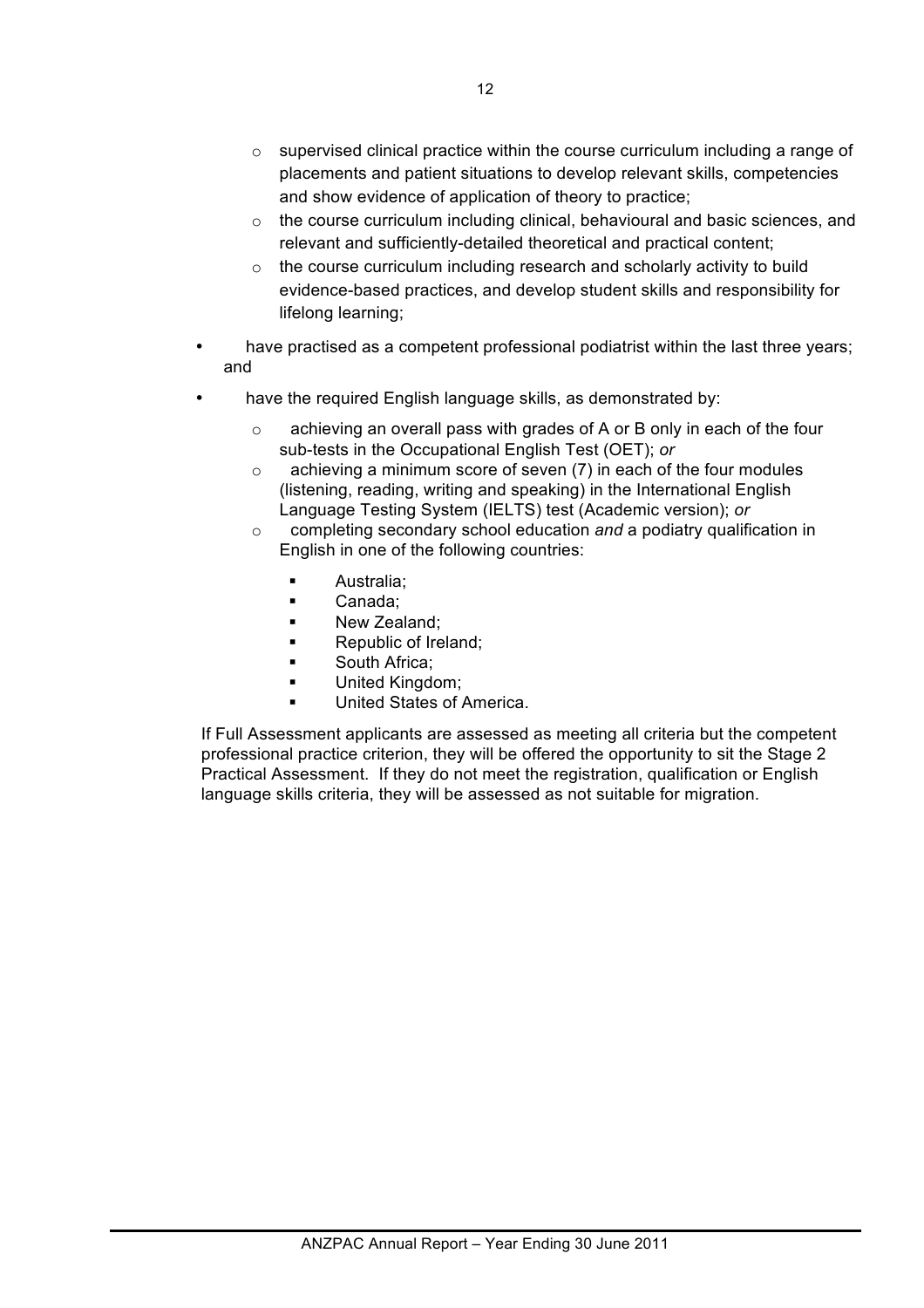### ii) Stage 2 Practical Assessment

The Stage 2 Practical Assessment is an assessment of an applicants' professional competence in the practice of podiatry in accordance with the *ANZPAC Podiatry Competency Standards for Australia and New Zealand - August 2009*. It is only open to candidates who met the qualification, registration and English language skills criteria, but not the competent professional practice criterion, of the Stage 1 Desktop Assessment (Full Assessment). Candidates who successfully complete the Stage 2 Practical Assessment will be assessed as suitable for migration.

Applicants must make a separate application, accompanied by the correct fee, to sit the Stage 2 Practical Assessment.

The Stage 2 Practical Assessment is offered twice per year, in June/July and November/December. It is conducted at one of Australia's Schools of Podiatry by university examiners.

The assessment is conducted in two stages over a full day.

First stage (3-4.5 hours):

- Clinical Observation three hours of direct patient care by the candidate;
- Clinical Record Audit of documentation completed by the candidate during Clinical Observation.

Second stage (4 hours):

- interview;
- four Objective Structured Clinical Examinations.

ANZPAC's Candidate Information Handbook, which includes preparatory material, competency standards and a recommended reading list, is available at www.anzpac.org.au under "Overseas Assessment".

A maximum of five (5) attempts may be made.

## **b) Practising in Australia or New Zealand**

Overseas trained podiatrists who wish to practise in Australia (and do not require skilled migration) will need to undertake the same process as for skilled migration to Australia.

ANZPAC will determine whether a persons qualifications and skills are "suitable" or "not suitable" for the occupation of Podiatrist for the purpose of applying for registration with the Podiatry Board of Australia.

It does not entitle persons to automatic registration in Australia.

The skills assessment must be included with any application for registration to the registration Board. Applicants should keep on original or certified copy of their skills assessment and all other relevant documentation for their own records

Registration is a legal requirement to practise as a podiatrist in Australia and severe penalties will apply if any person practices unregistered.

Overseas trained podiatrists who wish to practise in New Zealand will need to contact the Podiatrists Board of New Zealand.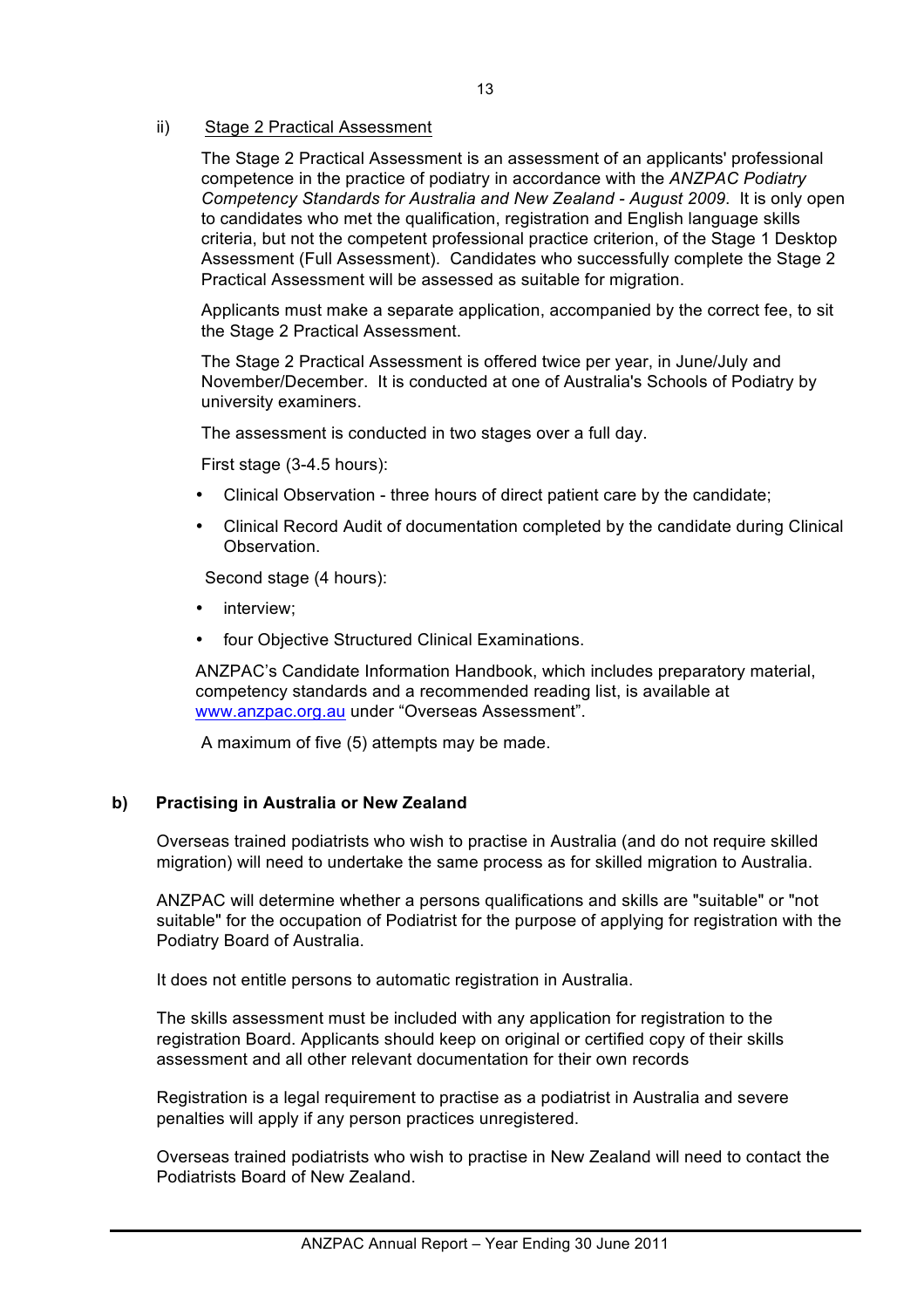### Processing time for assessments

Stage 1 - Will take up to ten (10) weeks to process depending on complexity and whether further information is sought.

Stage 2 - Within five (5) weeks of the day of the practical examination.

## **c) Fee Schedule**

| 1. | Stage 1 - Desk Top Assessment                                          |        |  |
|----|------------------------------------------------------------------------|--------|--|
|    | <b>Modified Assessment</b>                                             | \$400  |  |
|    | <b>Full Assessment</b>                                                 | \$650  |  |
| 2. | Stage 2 - Practical Assessment or Competency Assessment<br>Examination | \$1300 |  |
|    |                                                                        |        |  |
| 3. | Reviews/Appeals                                                        |        |  |
|    | Administrative Review                                                  |        |  |
|    | Appeal                                                                 | \$250  |  |
|    |                                                                        |        |  |

- All amounts are in Australian Dollars.
- The above fees are GST-free under Section 38-110 of *A New Tax System (Goods and Services Tax) Act 1999*.
- If persons wish to withdraw their application, ANZPAC reserves the right to retain an administrative fee.
- If a review or appeal is successful, half the fee will be refunded.

## **d) Assessment Results**

There has been 39 Stage 1 Desk Top Assessments undertaken during 2010/2011-

|       | <b>United Kingdom</b> |                                                |
|-------|-----------------------|------------------------------------------------|
|       | 27                    | Suitable for migration / practice in Australia |
|       | 1                     | Not suitable (undertaking degree conversion)   |
|       | 3                     | In progress                                    |
|       | Australia             |                                                |
|       | 4                     | Suitable for migration /practice in Australia  |
|       | New Zealand           |                                                |
|       | 2                     | Suitable for migration / practice in Australia |
|       | <b>U.S.A</b>          |                                                |
|       | 1                     | Suitable for migration / practice in Australia |
|       | France                |                                                |
|       | 1                     | In progress                                    |
| Total | 39                    |                                                |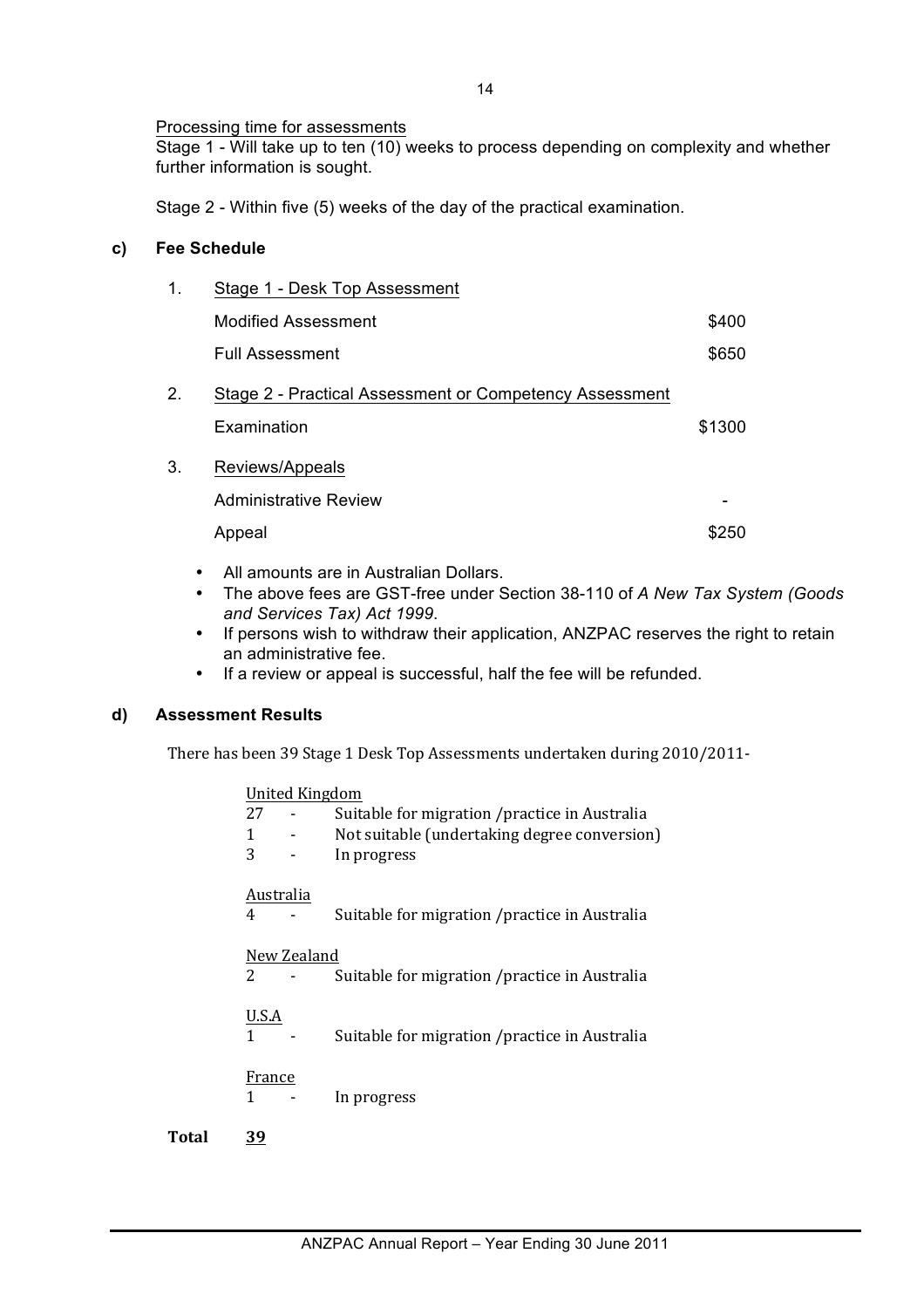### **e) DEEWR**

The Australian Government's Skilled Migration programme is implemented through a partnership between government and industry. The Department of Immigration and Citizenship and the Department of Education, Employment and Workplace Relations work with industry, represented by professional migration assessing authorities, to ensure that policies and procedures for assessing the skills of prospective migrants are appropriate, transparent and do not pose unreasonable barriers to migration.

DEEWR supports ANZPAC through a range of activities, including annual support meetings, an annual conference to provide updates on Australian Government policy and share information on topics of mutual interest and general information provision.

The Executive Officer represented ANZPAC at the 2010 Assessing Authorities Conference held in Canberra, ACT on 11-12 November 2010.

## **13 COMPETENCY ASSESSMENTS-PODIATRY BOARD OF AUSTRALIA**

Competency Assessments are for applicants for registration to the Podiatry Board of Australia (Pod BA) who hold approved qualifications for registration as a Podiatrist but have been absent from the practice of podiatry for a period of time and have been asked by the Pod BA to undertake a clinical competency assessment through ANZPAC.

The Competency Assessment will normally be scheduled at the closest participating University (refer Candidate Information Handbook) within 6-8 weeks from the time of the application for assessment depending on the workload of the University and availability of assessors.

The results of the assessment will be available within five (5) weeks of the day of the competency assessment.

The fee is \$1300.00 AUD and must be accompanied by an application to sit the examination.

A Certificate of Completion of Competency Assessment will be issued to successful applicants and this certificate should be presented to the Australian Health Practitioners Regulation Agency (AHPRA) as part of their application for registration as a podiatrist in Australia.

During the year three (3) podiatrists applied to undertake the competency assessment.

One person successfully completed the assessment undertaken over a full day at La Trobe University. Assessments for the other 2 persons are being arranged at the University of SA and Charles Sturt University.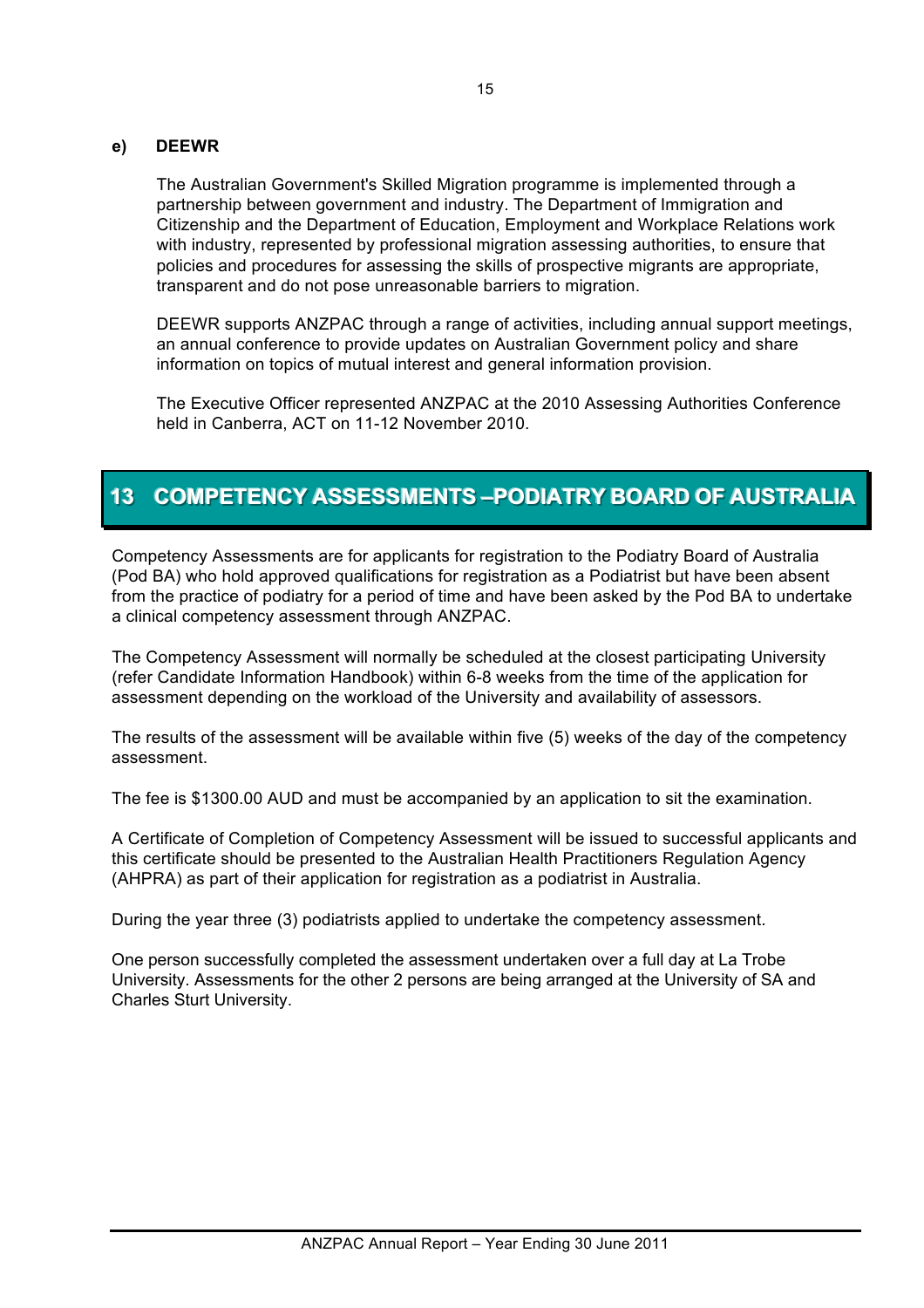## **14 FORUM OF AUSTRALIAN HEALTH PROFESSIONS COUNCILS**

ANZPAC is a member of the Forum of Australian Health Professions Councils which comprises the following national accreditation Councils assigned (by the Ministerial Council) the accreditation functions for the National Boards of Australia under the National Registration and Accreditation Scheme for health professions.

- ! Australian Dental Council
- **.** Australian Medical Council
- ! Australian Nursing and Midwifery Council
- ! Australian Pharmacy Council
- Australian Physiotherapy Council
- ! Australian Psychology Accreditation Council
- ! Council on Chiropractic Education Australasia
- **.** Optometry Council of Australia and New Zealand
- ! Australian and New Zealand Osteopathic Council
- ! Australian and New Zealand Podiatry Accreditation Council

The purpose of the Forum is:

- 1) To work together on issues of national importance to the regulated health professions.
- 2) To identify areas of common interest and concern in relation to the regulated health professions.
- 3) To work toward a position of consensus on identified issues and concerns.
- 4) To take joint action in areas of importance to the regulated health professions.
- 5) To develop joint position statements which provide recommended policy directions for governments and other relevant stakeholders.

During the year the Forum has been working closely with the Australian Health Practitioners Regulation Agency (AHPRA) and the National Boards to develop a draft Agreement for Accreditation Functions (which includes funding and reporting arrangements) and the agreement is nearly finalised.

The website for the Forum is:

http://healthprofessionscouncils.org.au

Meetings attended:

- 
- 
- 3 December 2010 Nil
- 
- 
- 6 August 2010 Chair and Executive Officer
- 26 October 2010 Chair and Executive Officer
	-
- 4 March 2011 Ms F Oliver
- 6 & 7 June 2011 Executive Officer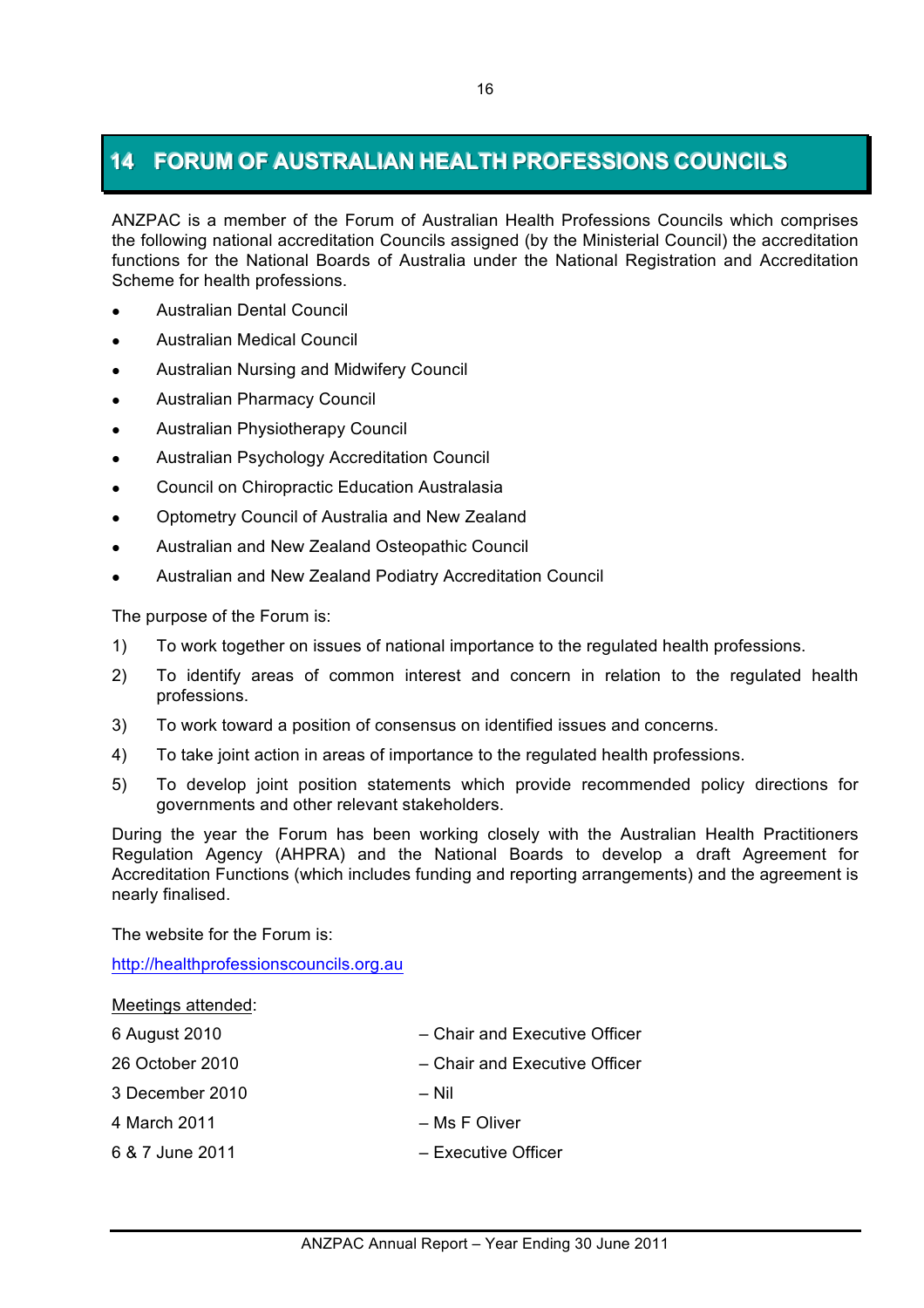#### a) International Mutual Recognition

Funding was received from the Department of Education, Employment and Workplace Relations (DEEWR) under the Professional Services Development Program grant scheme to develop a discussion paper (including a mapping of ANZPAC and UK accreditation standards and competencies) in relation to the compatibility of overseas podiatry programs with Australian podiatry programs.

Dr S Owen was engaged as the project officer and was overseen by a steering group comprising the Chair and Deputy Chair of ANZPAC. A report was submitted to DEEWR in June 2011 and accepted.

This desktop research and mapping formed Stage 1 of the overall project.

An application for Stage 2 funding of \$51,259 which involves establishing overseas networks and face to face discussions with overseas organisations has been approved by DEEWR. Stage 2 is due to be completed by 29 February 2012.

Stage 3 will hopefully involve a mutual recognition agreement to be finalised by 2013.

#### b) Endorsement of Scheduled Medicines

Funding was received from AHPRA on behalf of the Podiatry Board of Australia to develop accreditation standards for podiatrists to be approved for an Endorsement for Scheduled Medicines within guidelines provided by the Board and consistent with the Health Practitioners Regulation National Law Act 2009.

The business benefits expected are –

- Establish national benchmark for minimum training standards
- Enhance consumer protection through standardized national pathways
- Reduce the potential for complaints to the Podiatry Board of Australia
- ! Improved application process for Australian and overseas trained registrants seeking Endorsement for Scheduled Medicines

Dr S Owen was engaged as the project officer and was overseen by the Project Leader, Dr A Bird, Deputy Chair.

A report and recommendations was forwarded to the Podiatry Board of Australia on 17 June 2011.

The Board has asked ANZPAC to address a number of matters in the report before re-submitting the accreditation standard to the Board by 29 September 2011.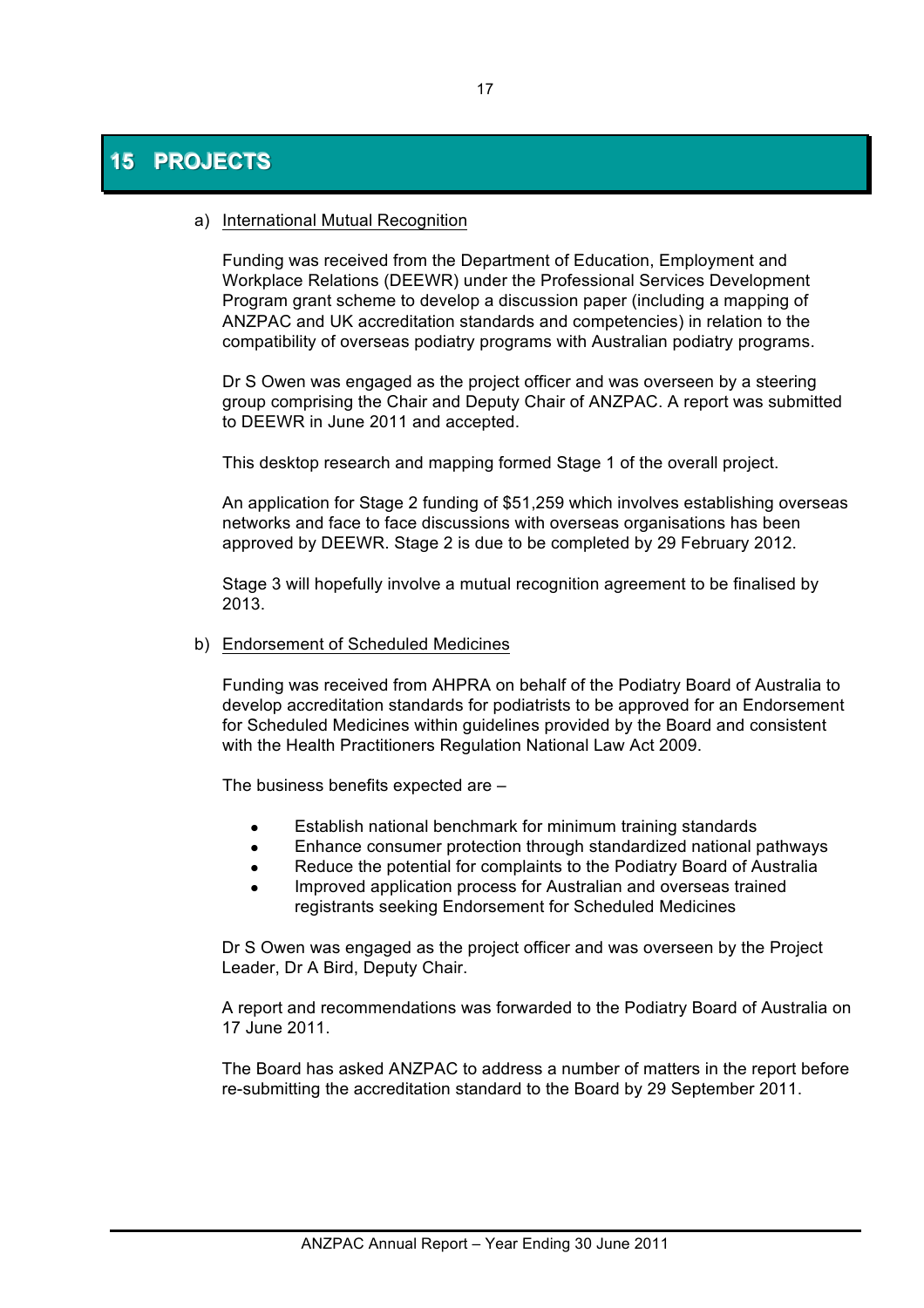### c) Podiatric Surgery

Funding was received from AHPRA on behalf of the Podiatry Board of Australia to develop accreditation standards for the training of podiatric surgery to ensure a minimum standard could apply across Australia.

Prior to July 2010 there were varying qualifications and training programs for podiatric surgery that were accepted for specialist registration by State and Territory Podiatry Boards.

Dr S Owen was engaged as the project officer and was overseen by the Project Leader Dr R Scharfbillig, Chair.

A report and recommendations was forwarded to the Podiatry Board of Australia in early July 2011

The Board will provide ANZPAC with feedback after its Board meeting on 24 August 2011.

## **16 FINANCES**

The Council recorded an operating surplus of \$20,284 for the 2010/2011 financial year and as at 30 June 2011 had total equity of \$48,760.00.

Most of the surplus was unspent funds from the grant received from AHPRA for the Podiatric Surgery and Endorsement of Scheduled Medicines projects. The balance of funds for these projects will be expended in 2011/2012.

The Council is registered for GST and has an ABN – 91 454 059 309.

The accounts of the Council have been audited and the financial statements for the year ended 30 June 2011 together with accompanying notes and the audit report appear as follows: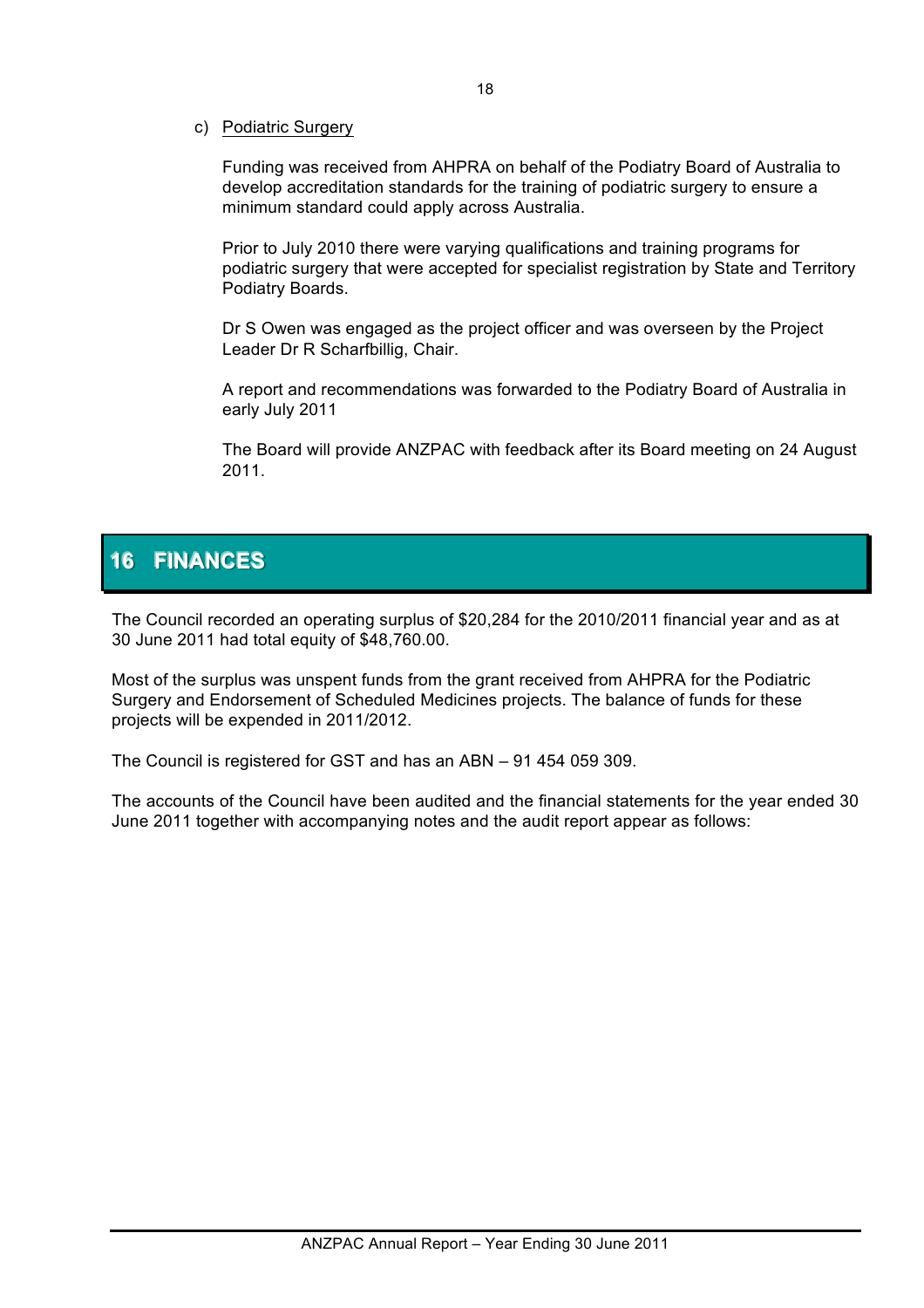## **INCOME STATEMENT FOR YEAR ENDED 30 JUNE 2011**

|                                                | <b>Note</b> | 2011<br>\$ | 2010<br>\$ |
|------------------------------------------------|-------------|------------|------------|
| <b>REVENUES FROM ORDINARY ACTIVITIES</b>       |             |            |            |
| <b>Member Contributions</b>                    | 3           | 79,698     | 86,850     |
| <b>Project Grants</b>                          | 4           | 68,250     | 20,000     |
| Program Accreditation                          | 5           | 47,075     | 29,024     |
| <b>Overseas Assessments</b>                    | 6           | 24,499     | 0          |
| <b>Competency Assessments</b>                  | 7           | 3900       | 0          |
| Interest                                       |             | 503        | 334        |
| <b>Total Revenues from ordinary activities</b> |             | 223,925    | 136,208    |
| <b>EXPENSES FROM ORDINARY ACTIVITIES</b>       |             |            |            |
| <b>Accreditation Team Fees and Expenses</b>    | 8           | 54,567     | 29,024     |
| Projects                                       | 9           | 50,539     | 39,562     |
| <b>Consultant Service Fee</b>                  | 10          | 45,000     | 36,000     |
| Board & Committee Member Fees                  | 11          | 16,310     | 14,788     |
| Board & Committee Member Expenses              | 12          | 10,616     | 16,268     |
| <b>Administrative Expenses</b>                 | 13          | 9,345      | 8,705      |
| <b>Consultative Forums</b>                     | 14          | 7,886      | 1,512      |
| Rent                                           | 15          | 6,000      | 3,000      |
| Computer / IT                                  | 16          | 3,378      | 3,298      |
| <b>Total Expenses from ordinary activities</b> |             | 203,641    | 152,157    |
| <b>OPERATING SURPLUS/(LOSS)</b>                |             | 20,284     | (15, 949)  |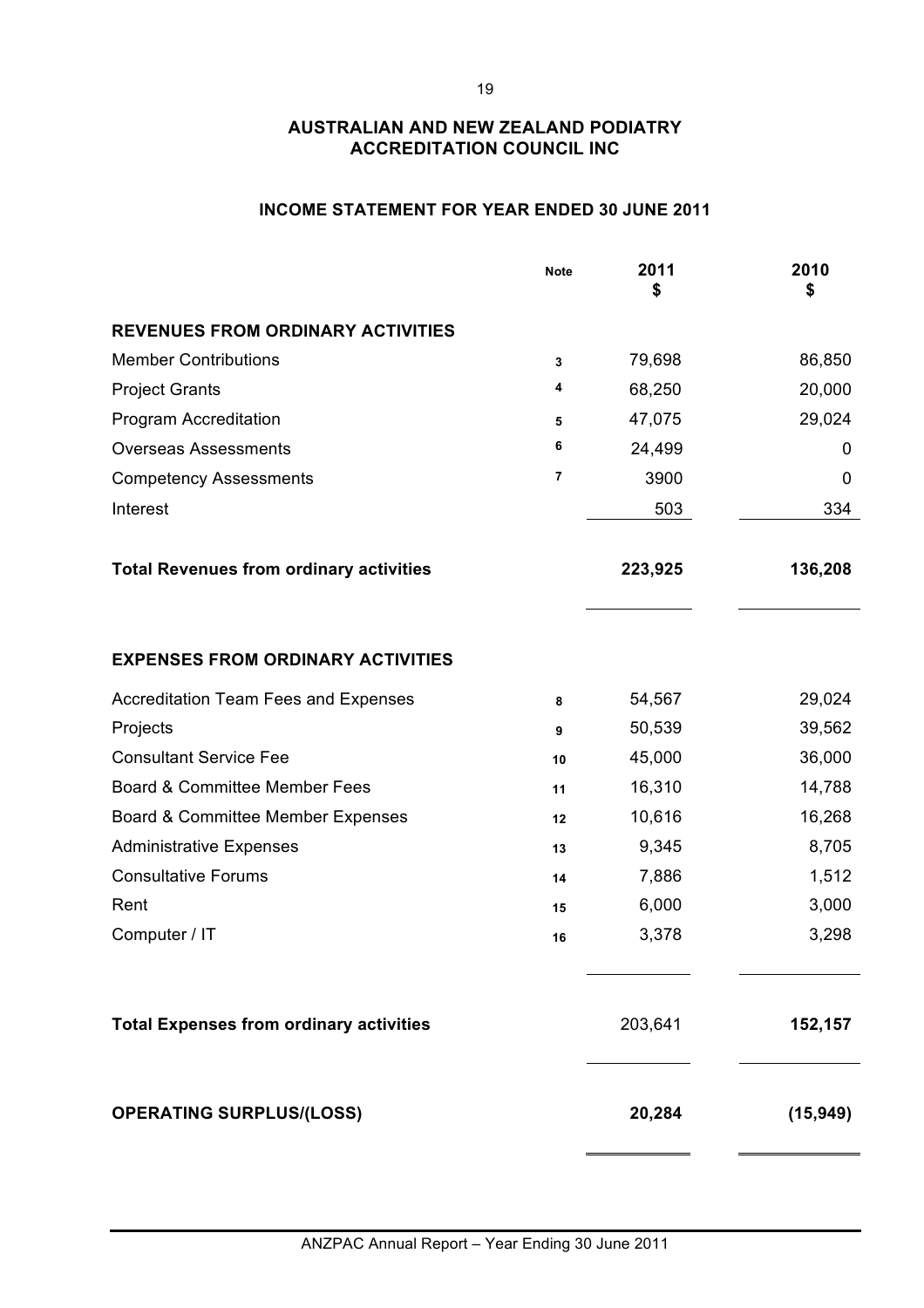### **BALANCE SHEET AS AT 30 JUNE 2011**

|                                  | 2011<br>\$ | 2010<br>\$ |
|----------------------------------|------------|------------|
| <b>CURRENT ASSETS</b>            |            |            |
| Cash at Bank                     | 68,541     | 31,448     |
| Receivables                      | 16,451     | 8,191      |
| <b>Total Current Assets</b>      | 84,992     | 39,639     |
| <b>TOTAL ASSETS</b>              | 84,992     | 39,639     |
| <b>CURRENT LIABILITIES</b>       |            |            |
| Accounts Payable & Accruals      | 36,232     | 11,163     |
| <b>Total Current Liabilities</b> | 36,232     | 11,163     |
| <b>TOTAL LIABILITIES</b>         | 36,232     | 11,163     |
| <b>NET ASSETS</b>                | 48,760     | 28,476     |
| <b>EQUITY</b>                    |            |            |
| <b>Accumulated Surplus</b>       | 28,476     | 44,425     |
| Current Year Surplus/(Loss)      | 20,284     | (15, 949)  |
| <b>TOTAL EQUITY</b>              | 48,760     | 28,476     |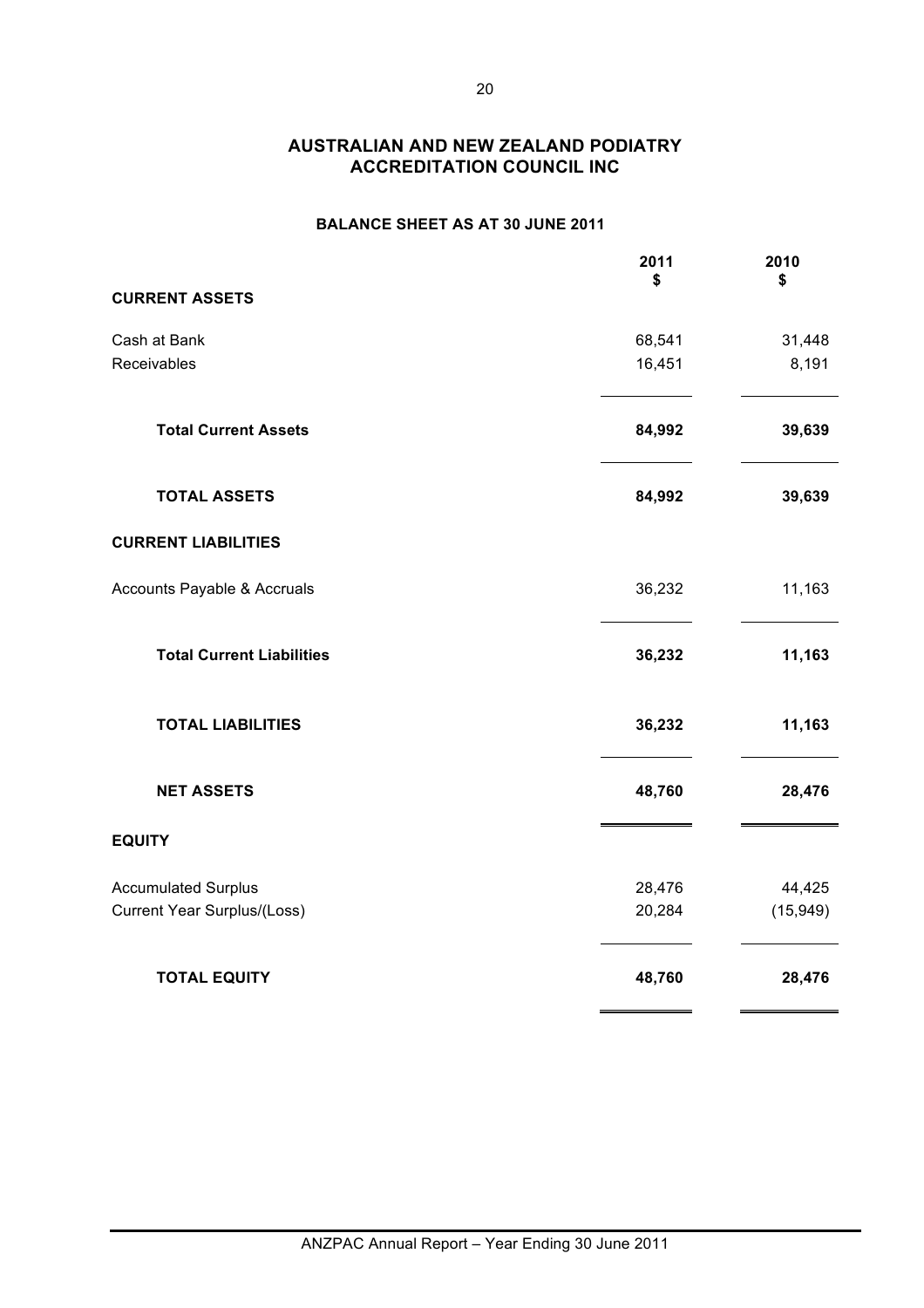#### **NOTES TO & FORMING PART OF THE FINANCIAL STATEMENTS**

#### **1 COUNCIL FORMATION AND OBJECTIVES**

The Australian & New Zealand Podiatry Accreditation Council Inc (**"ANZPAC"**) was incorporated in South Australia on 16 April 2008.

The ANZPAC is an independent body comprising members consisting of the Podiatry Registration Boards in Australia and New Zealand. The Board of Management comprises registered podiatrists nominated by the Registration Boards (Podiatry Board of Australia and the Podiatrists Board of New Zealand), nominees from the educational institutions offering podiatric programs and community representation.

The objects of ANZPAC are to:

- Assess for the purpose of granting accreditation to, programs leading to eligibility for registration as a podiatrist.
- Advise and make recommendations to the Member Organisations relating to the accreditation status to be granted to a podiatric program.
- Advise and make recommendations to the member Organisations and other relevant interest groups on matters concerning the registration of podiatrists.
- Develop, review and maintain accreditation standards and processes to assess podiatric programs.
- Develop and implement an overseas skills assessment process to ensure the knowledge, clinical skills and professional attributes of overseas trained podiatrists is of a comparable standard to registered podiatrists for skilled migration to Australia or practice as a podiatrist in Australia and New Zealand.
- Provide information and advice to Government relating to law and policy concerning the accreditation and competency requirements for the registration of podiatrists.
- Establish and maintain relationships with bodies or organisations having objects and functions in whole or in part similar to the objects and functions of ANZPAC.

#### **2 SIGNIFICANT ACCOUNTING POLICIES**

The Financial Statements have been prepared in accordance with Statements of Accounting Concepts and appropriate Australian Accounting Standards.

The accounts have been prepared on the basis of historical cost and do not take into account changing money values. The accounting policies have been consistently applied unless otherwise stated.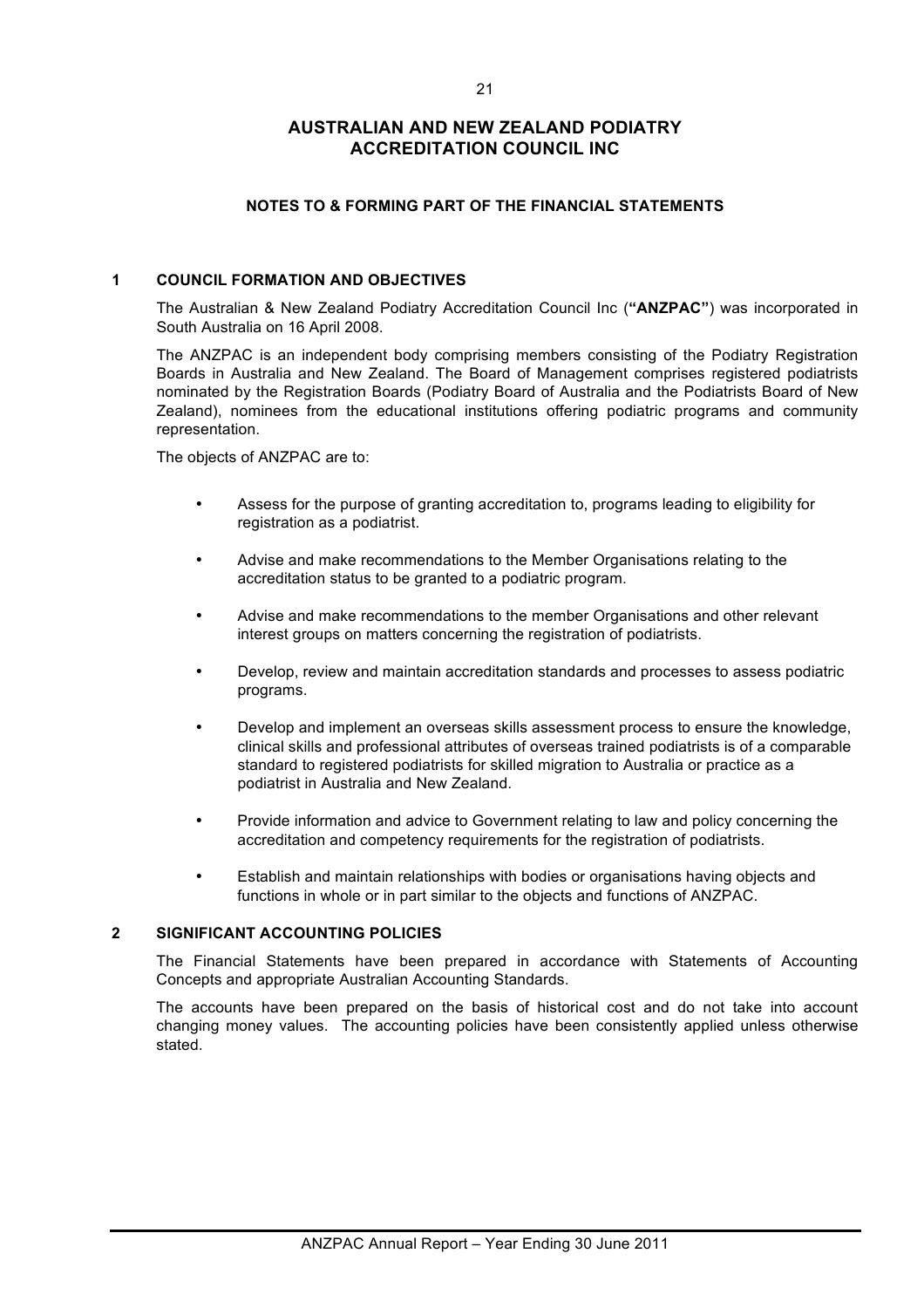#### **NOTES TO AND FORMING PART OF THE FINANCIAL STATEMENTS (Cont)**

#### **3 MEMBER CONTRIBUTIONS**

Member contributions are based on a dollar value per registrant given any shortfall in an approved operating budget and charged to the member organisations (Registration Boards).

|                                     | 2011<br>\$ | 2010<br>\$ |
|-------------------------------------|------------|------------|
| Podiatry Board of Australia (AHPRA) | 72,068     | O          |
| Podiatrists Board of New Zealand    | 7,630      | 6,480      |
| Victoria                            | 0          | 21,360     |
| New South Wales                     | 0          | 20,800     |
| Queensland                          | 0          | 13,120     |
| South Australia                     | 0          | 13,000     |
| Western Australia                   | 0          | 7,280      |
| Tasmania                            | 0          | 2,990      |
| <b>Australian Capital Territory</b> | 0          | 1,820      |
|                                     | 79,698     | 86,850     |

#### **4 PROJECT GRANTS**

- a) An amount of \$18,250 was received (and expended) from the Department of Education, Employment and Workplace Relations (DEEWR) under the Professional Services Development Program (PSDP) grant scheme to develop a discussion paper and to establish networks toward establishing mutual recognition with various overseas countries in relation to the comparability of overseas podiatry programs with Australian podiatry programs. This is a 3 stage process finalising in 2012/2013.
- b) An amount of \$50,000 was received from the Australian Health Practitioners Regulation Agency (AHPRA) on behalf of the Podiatry Board of Australia to develop accreditation standards for –
	- Endorsement of Scheduled Medicines
	- Podiatric Surgery

in Australia with guidelines provided by them and consistent with the Health Practitioner Regulations National Law Act 2009.

These projects are nearing finalisation with an amount of \$32,289 expended during 2010/2011.

#### **5 PROGRAM ACCREDITATION**

ANZPAC undertakes the accreditation of Australian and New Zealand Podiatry programs with recommendations being made to the Podiatry Board of Australia and the Podiatrists Board of New Zealand for approval of the qualifications as suitable for the purpose of registration as a Podiatrist.

The Universities / Podiatry Schools are charged the professional fees and expenses of the Assessment Team members in accordance with the Remuneration Policy of ANZPAC.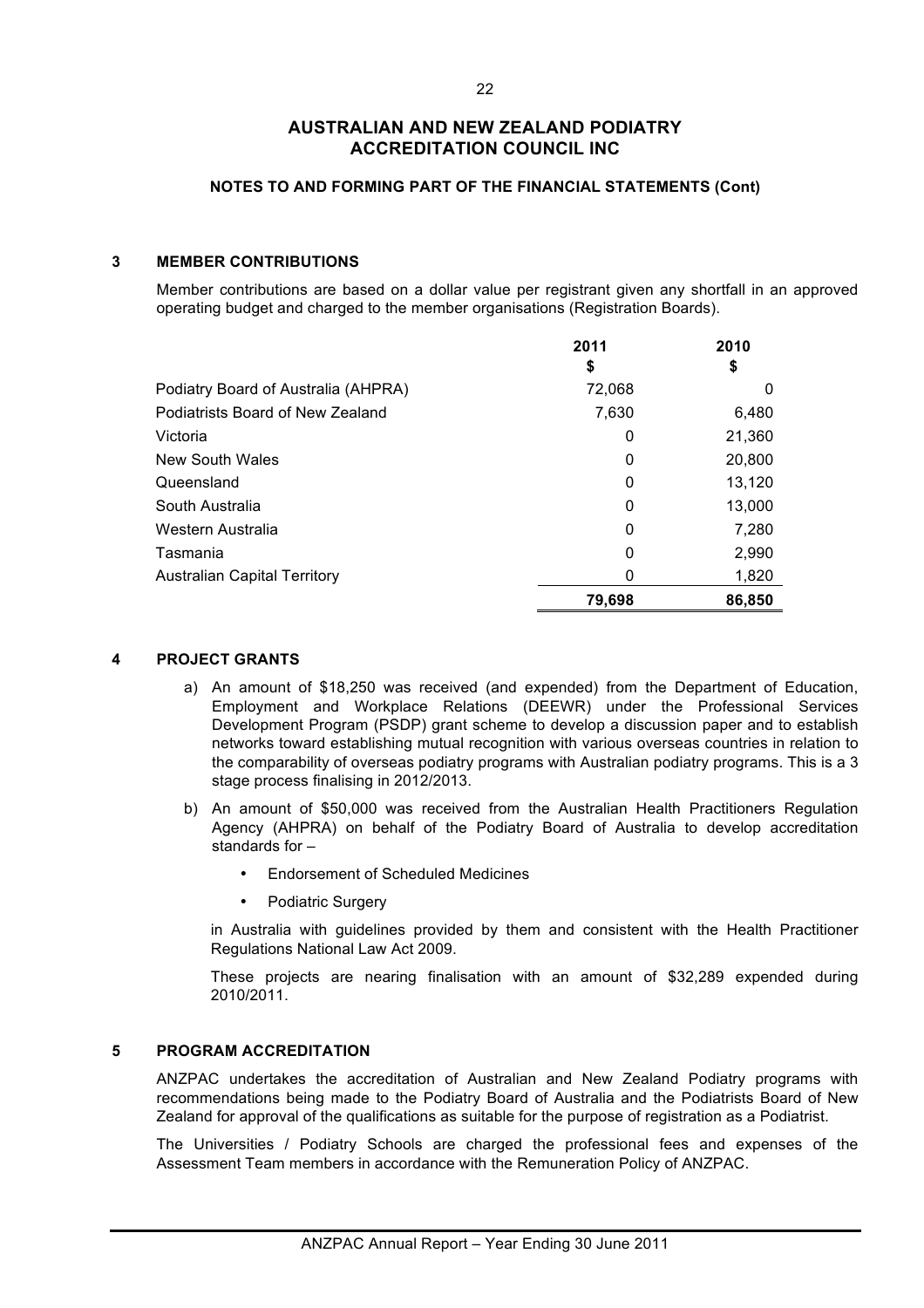#### **NOTES TO AND FORMING PART OF THE FINANCIAL STATEMENTS (Cont)**

#### **6 OVERSEAS ASSESSMENTS**

ANZPAC has been specified by the Minister for Immigration and Citizenship in accordance with the *Migration Regulations Act 1994* as the assessing authority for the occupation Podiatrist (ANZSCO Code 252611).

Individuals who wish to apply for migration to Australia under the occupation Podiatrist under the General Skilled Migration program must gain a migration skills assessment from ANZPAC by completing the ANZPAC overseas assessment process, whether they have qualifications gained overseas or in Australia.

ANZPAC also assesses the qualifications and skills of overseas podiatrists wishing to practice in Australia hence being eligible to apply for registration with the Podiatry Board of Australia. A Fee Schedule lists the relevant application fees.

#### **7 COMPETENCY ASSESSMENTS**

Competency Assessments are undertaken by applicants for registration as a podiatrist in Australia who are qualified for registration but have been absent from the practice of podiatry for a period of time and have been asked by the Podiatry Board of Australia to undertake a competency assessment through ANZPAC.

The fee for this assessment covers the cost of a participating University and University assessors conducting the assessment over a period of one day.

#### **8 ACCREDITATION TEAM FEES AND EXPENSES**

This relates directly to note 5.

#### **9 PROJECTS**

This relates directly to note 4.

#### **10 CONSULTANT SERVICE FEES**

The Council has entered into an agreement with a Consultant to provide all Executive, administrative and financial services to ANZPAC and its Committees and Assessment Teams and the Consultant is paid a yearly retainer.

#### **11 BOARD AND COMMITTEE MEMBER FEES**

Includes all fees paid to Board and Committee members to attend face to face meetings, Consultative Forums and teleconferences in accordance with the Remuneration Policy of ANZPAC.

#### **12 BOARD AND COMMITTEE MEMBER EXPENSES**

Includes all expenses incurred for Board and Committee members attending face to face meetings.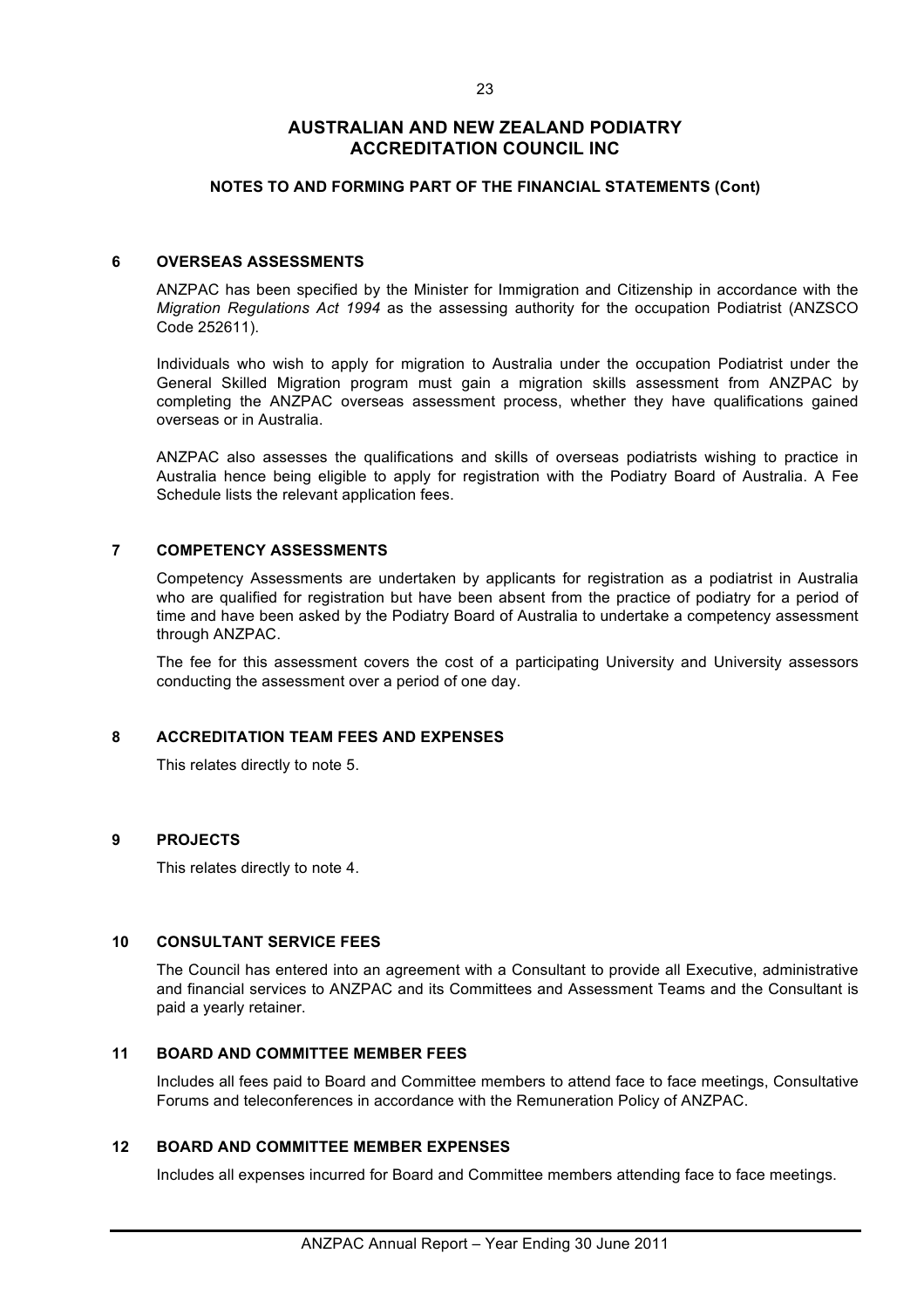#### **NOTES TO AND FORMING PART OF THE FINANCIAL STATEMENTS (Cont)**

### **13 ADMINISTRATIVE EXPENSES**

|                         | 2011  | 2010  |
|-------------------------|-------|-------|
|                         | \$    | \$    |
| <b>Meeting Expenses</b> | 4,166 | 3,530 |
| Insurance               | 2,491 | 2,215 |
| Telephone               | 817   | 201   |
| Audit                   | 800   | 700   |
| Website                 | 482   | 355   |
| Postage                 | 225   | 478   |
| Stationery              | 180   | 165   |
| Printing                | 115   | 432   |
| <b>Credit Card</b>      | 55    | 50    |
| <b>Sundries</b>         | 14    | 579   |
|                         | 9,345 | 8,705 |

#### **14 CONSULTATIVE FORUMS**

Costs associated with expenses of the Chairperson (or delegate) and/or Executive Officer attending regular face to face meetings of the Forum of Australian Health Professions Councils and other meetings deemed necessary by ANZPAC or the Executive Committee.

#### **15 RENT**

The Occupational Therapy Board of South Australia charges a nominal rent of \$500/month for use of part of their premises in Rose Park, SA.

#### **16 COMPUTER / IT**

Costs associated with developing and implementing a database system for persons applying for a skills assessment or wishing to practice in Australia as a Podiatrist.

#### **17 RECONCILIATION OF OPERATING SURPLUS TO NET CASH PROVIDED BY OPERATING ACTIVITIES**

| <b>Operating Surplus / (Loss)</b>                   | 2011<br>\$<br>20,284 | 2010<br>S<br>(15, 954) |
|-----------------------------------------------------|----------------------|------------------------|
| <b>Changes in Assets and Liabilities</b>            |                      |                        |
| (Increase) Decrease in Receivables                  | (8,260)              | (3,832)                |
| Increase (Decrease) in Accounts Payable & Accruals  | 25,069               | 2,660                  |
| Net Cash (used in) provided by Operating Activities | 37,093               | (17,126)               |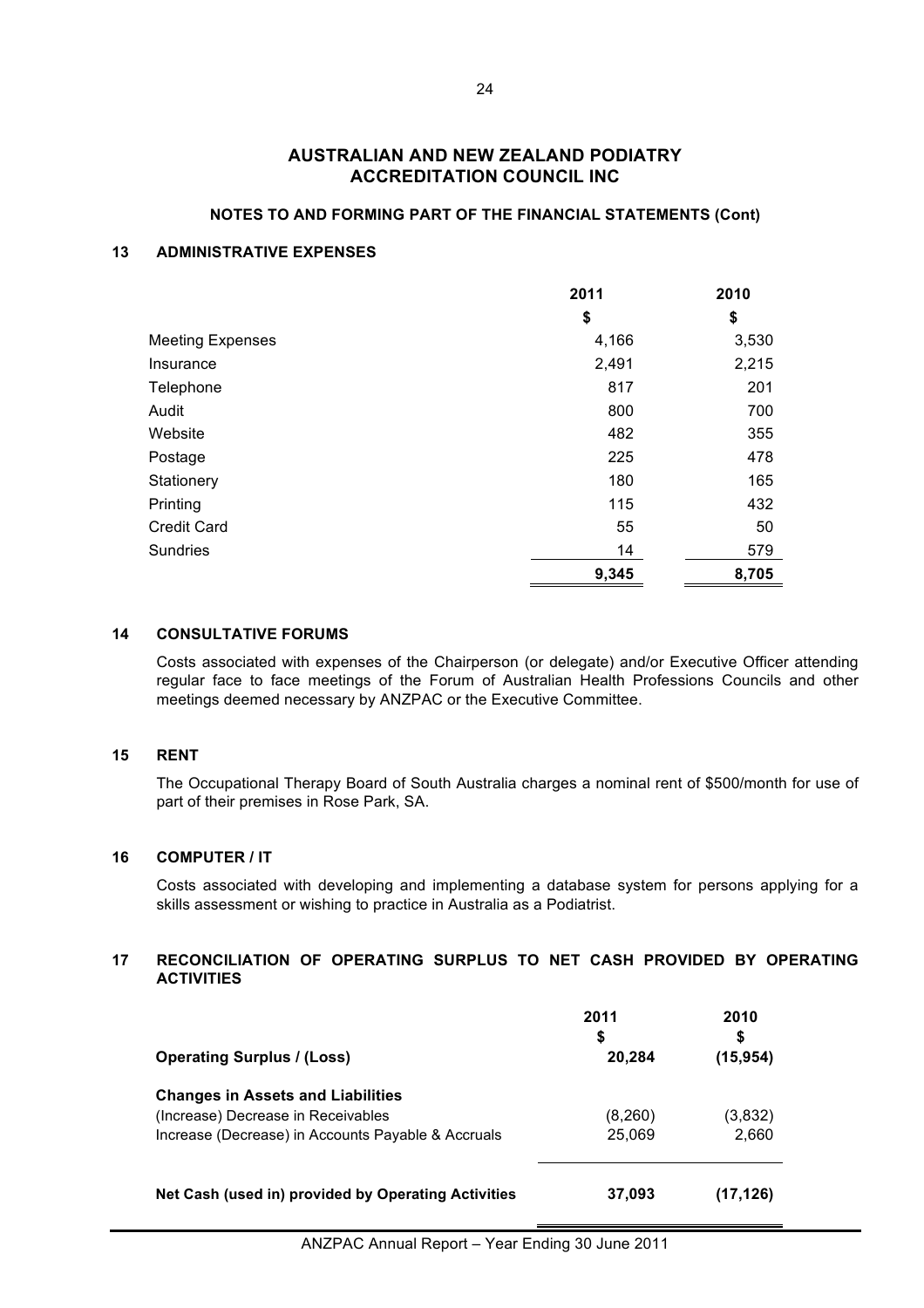## **CERTIFICATE**

In our opinion:

- a) The foregoing Income Statement and Balance Sheet, and notes thereto present fairly, in accordance with Australian Accounting Standards, the financial position of the Australian and New Zealand Podiatry Accreditation Council Inc (ANZPAC) as of 30 June 2011 and the results of its operations for the year then ended; and
- b) Internal controls over financial reporting have been effective throughout the year.

Race Sch flall

**R SCHARFBILLIG P J MARTIN**

**CHAIRPERSON EXECUTIVE OFFICER**